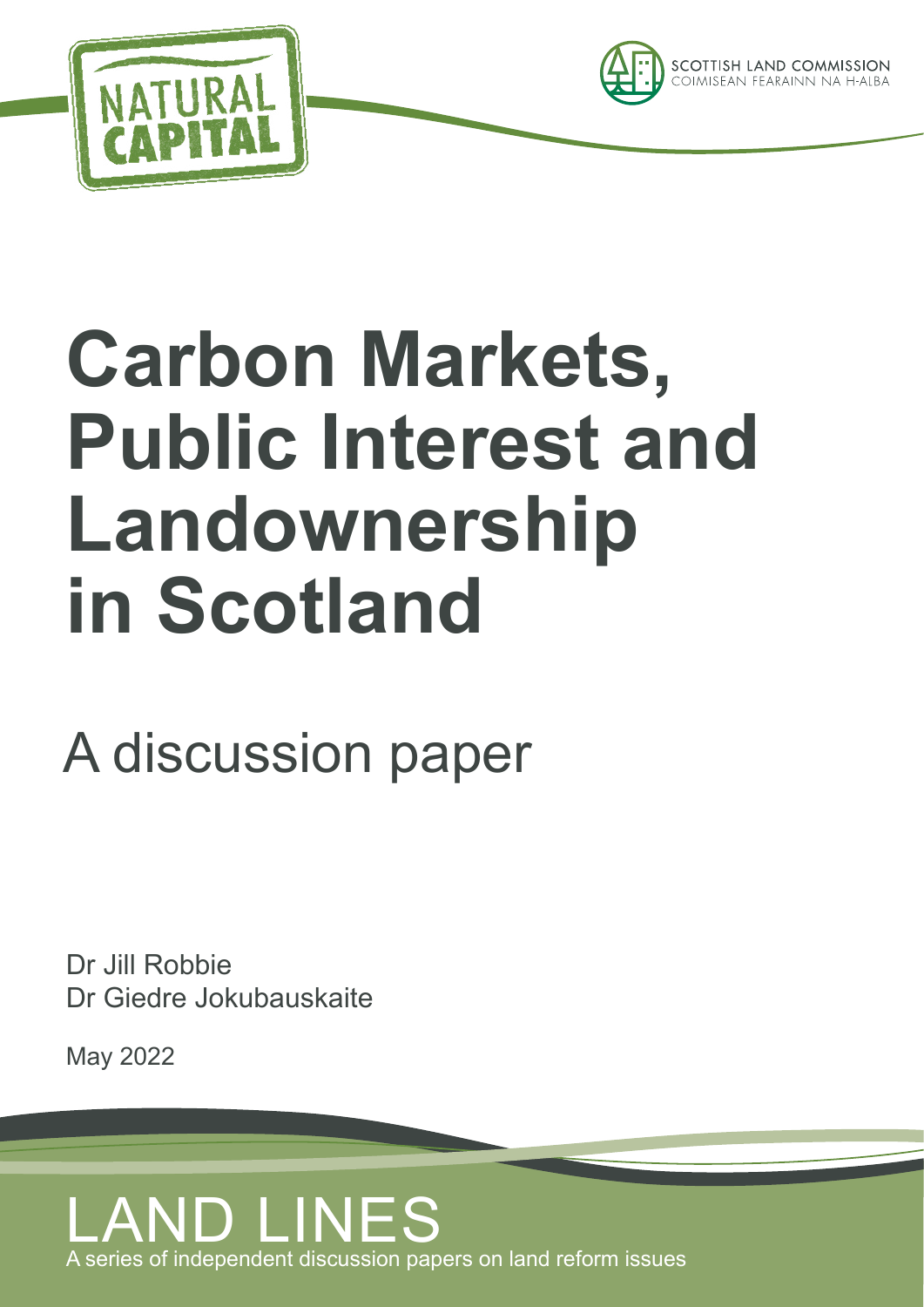## Background to the 'Land Lines' discussion papers

The Scottish Land Commission has commissioned a series of independent discussion papers on key land reform issues. These papers are intended to stimulate public debate and to inform the Commission's longer term programme of work.

The opinions expressed, and any errors, in the papers are those of the author and do not necessarily reflect those of the Commission.

### About the Authors

Dr Jill Robbie is a Senior Lecturer in Private Law at the University of Glasgow. Dr Robbie's expertise lies within property law and sustainability. She has written extensively on sustainable management of natural resources from a Scottish and comparative perspective. Dr Robbie regularly engages with policy makers in Scotland in relation to the governance of land including land reform measures. In Sept 2021, Dr Robbie was appointed to the Land and Human Rights Advisory Forum of the Scottish Land Commission.

Dr Giedre Jokubauskaite is a Lecturer in International Law at the University of Glasgow. Her research focuses on the legal framework of development finance, including climate finance and carbon offsetting, focusing on the accountability to communities affected by development projects.

The authors wish to thank all those who provided feedback to them on earlier drafts of this discussion paper, and Susanne Stühlinger for providing research assistance. The authors note that any remaining errors are their own.

## LAND LINES A series of independent discussion papers on land reform issues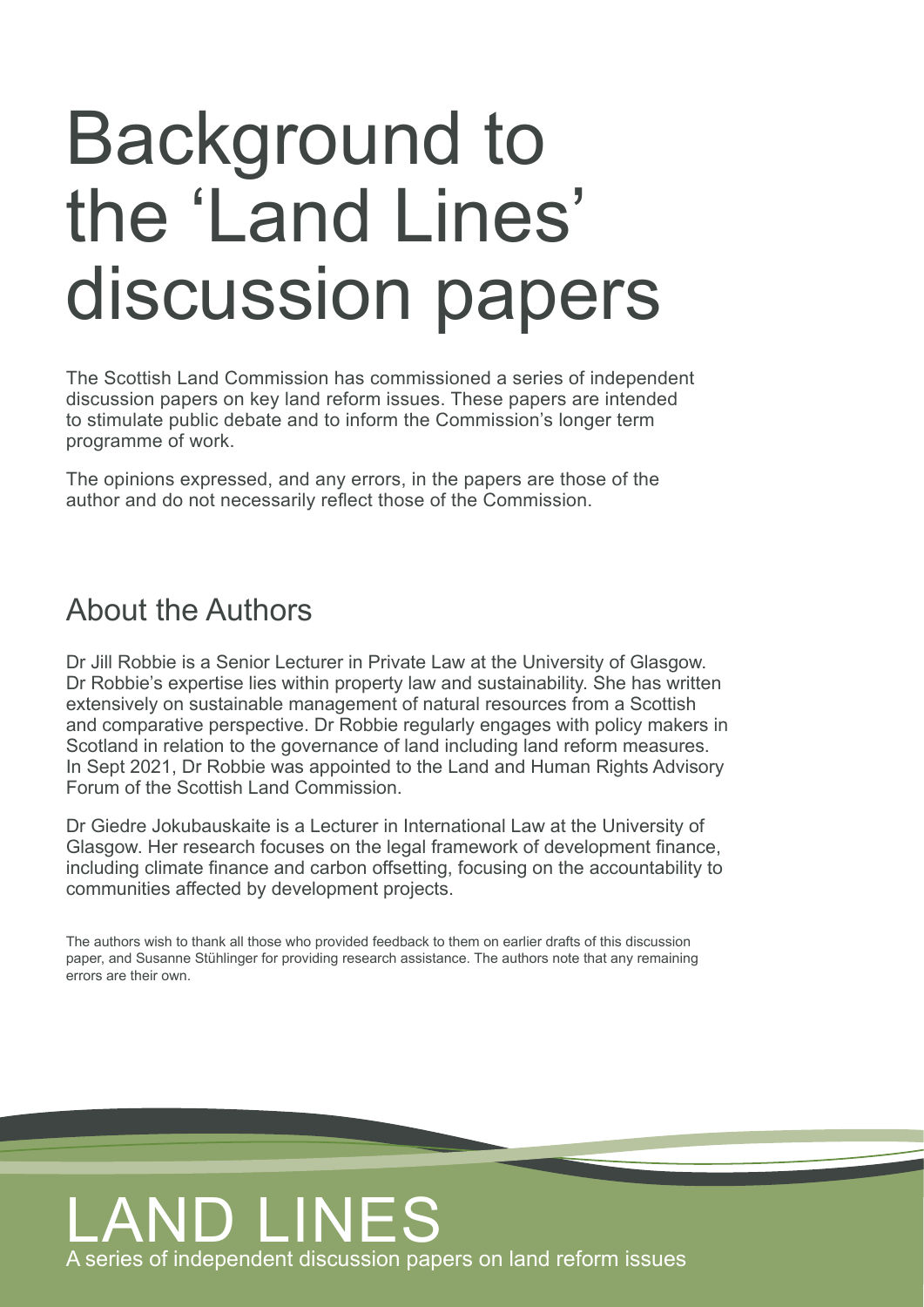# **Summary**

Voluntary carbon markets enable businesses to offset the CO<sub>2</sub> emissions that they cannot avoid otherwise by buying 'carbon units' from other market participants. The Scottish Government considers carbon markets a key component of achieving the target of net zero emissions by 2045. The Woodland Carbon Code and Peatland Code are two existing standards through which verified carbon units can be created and sold. These codes aim to trigger widespread woodland creation and peatland restoration in order to sequester carbon or reduce emissions by providing additional income streams to landowners and developers.

The implementation of carbon markets in Scotland has led to a range of concerns. Many of these concerns are connected to the context that landownership is unequally distributed in Scotland and communities have been historically excluded from decision-making about land. This discussion paper examines three emerging issues of concern in relation to the operation of carbon markets. These issues are environmental impacts of carbon markets, inclusion in decision-making and distribution of benefits of carbon trading. In doing this, the discussion paper analyses the broader social and environmental effects of the operation of carbon markets against the complex policy framework regarding land in Scotland.

The final section of this discussion paper considers possible models of regulation and provides recommendations for the regulation of carbon markets in the public interest. These recommendations seek to ensure that carbon markets have positive environmental outcomes, that landowners and developers collaborate with local communities, and that partnerships are implemented which deliver community benefits. Such policy interventions are necessary to safeguard a just transition to a net zero society.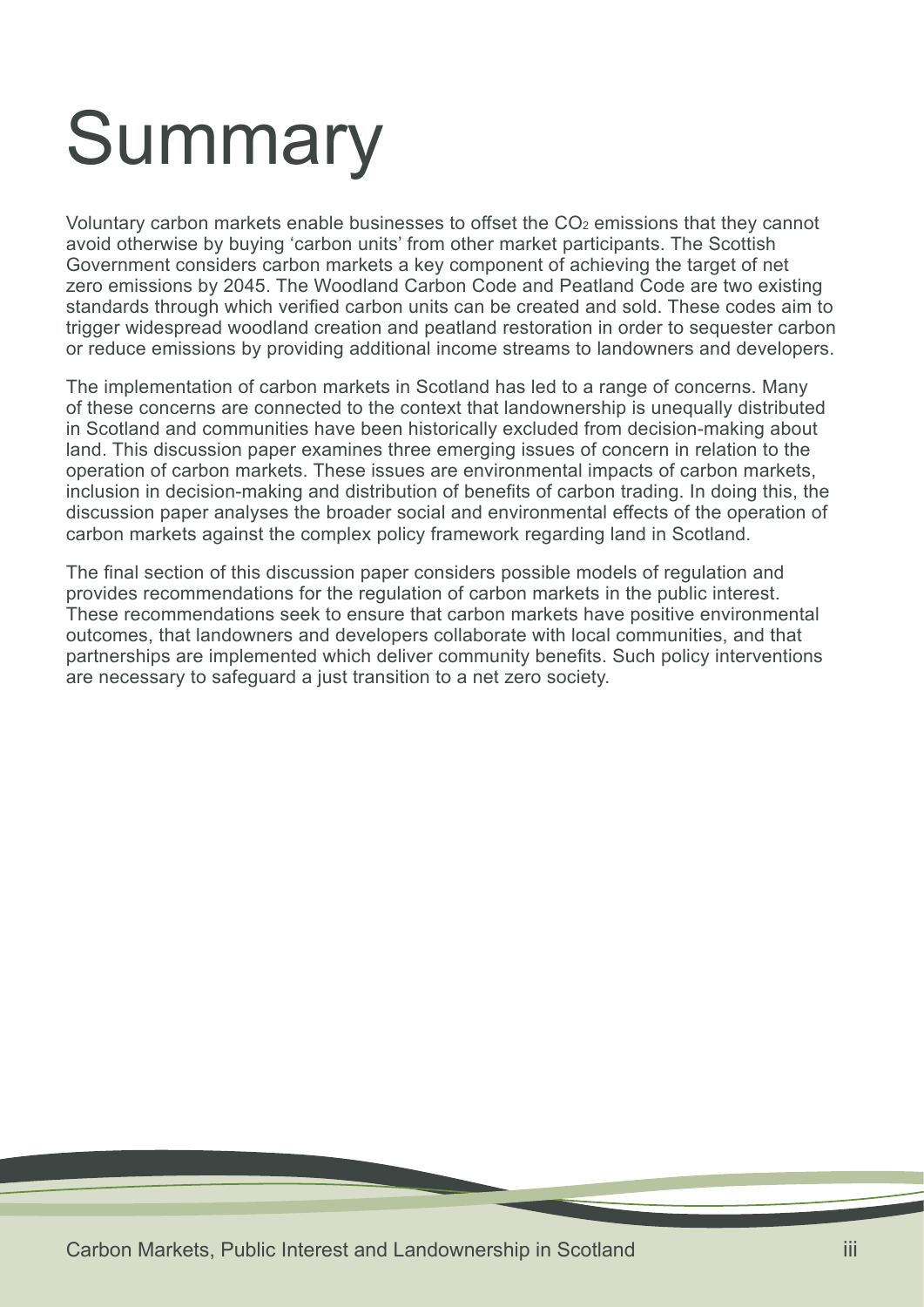## **Contents**

| $1_{\cdot}$ | <b>Current Frameworks for Carbon Markets in Scotland</b> |                                 | $\overline{2}$ |
|-------------|----------------------------------------------------------|---------------------------------|----------------|
|             | 1.1                                                      | About this Discussion Paper     | 3              |
|             | 1.2                                                      | <b>Current Frameworks</b>       | 3              |
|             | 1.3                                                      | <b>Areas of Regulation</b>      | 5              |
| 2.          | <b>Emerging Issues with Current Frameworks</b>           |                                 | 6              |
|             | 2.1                                                      | <b>Environmental Impact</b>     | 6              |
|             | 2.2                                                      | Inclusion in Decision-making    | 9              |
|             | 2.3                                                      | <b>Distribution of Benefits</b> | 11             |
|             | 2.4                                                      | Conclusion                      | 12             |
| 3.          | <b>Lessons from History</b>                              |                                 | 13             |
|             | 3.1                                                      | <b>Minerals</b>                 | 13             |
|             | 3.2                                                      | Water                           | 13             |
|             |                                                          | 3.3 Wind                        | 14             |
|             | 3.4                                                      | Conclusion                      | 15             |
| 4.          | Regulating Carbon Markets in the Public Interest         |                                 | 15             |
|             | 4.1                                                      | Possible Models of Regulation   | 15             |
|             | 4.2                                                      | Recommendations                 | 19             |
|             | 4.3                                                      | Conclusion                      | 20             |
|             | Endnotes                                                 |                                 |                |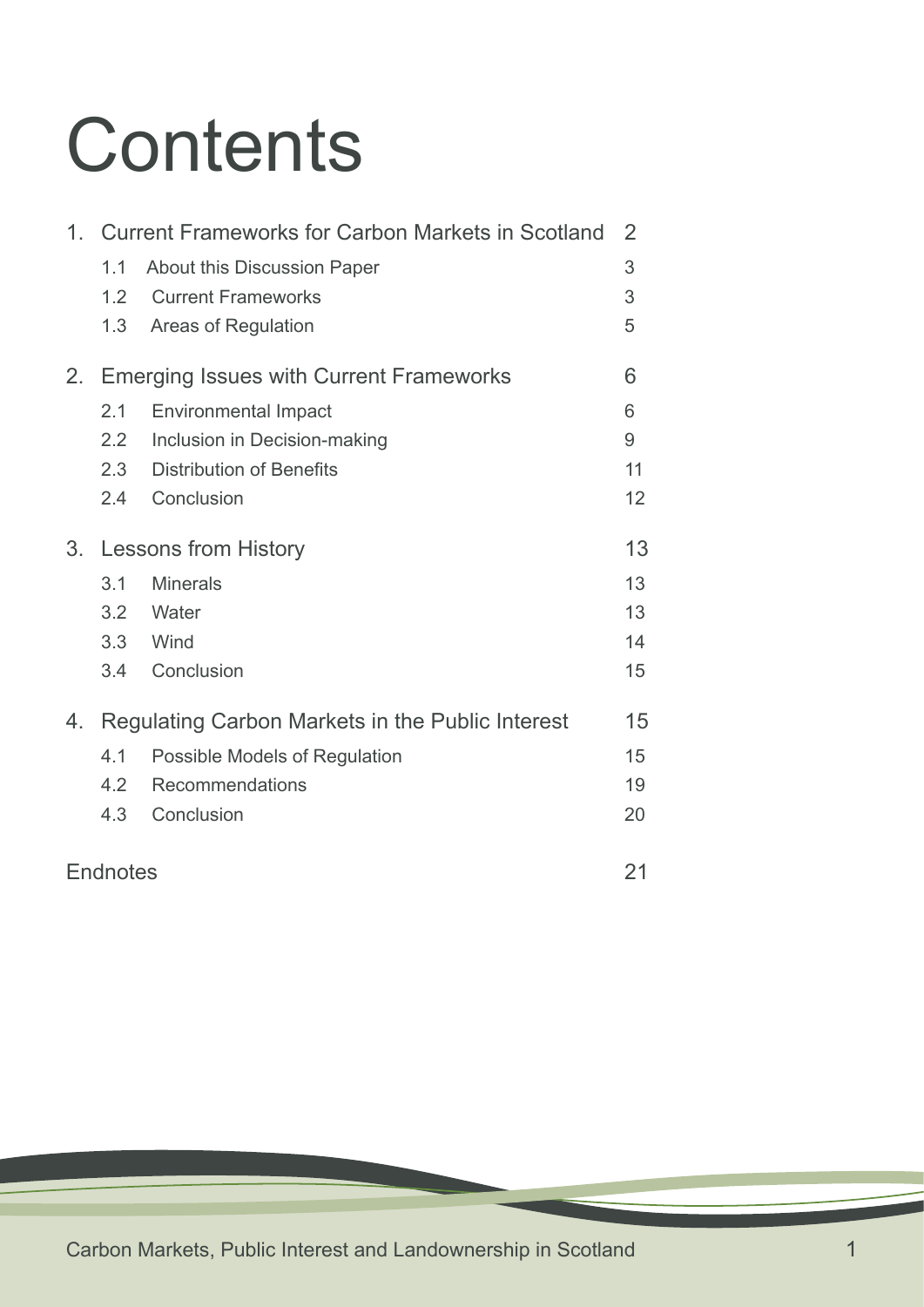## <span id="page-4-0"></span>1. Current Frameworks for Carbon Markets in Scotland

*"Who exactly benefits, and how natural capital is controlled, is up in the air. The consequences of how society decides to govern its natural capital will be decisive, not only for the physical character of the countryside but for prospects of the people who make a living from it."* [1](#page-23-0)

Voluntary carbon markets enable businesses to offset the CO<sub>2</sub> emissions that they cannot avoid otherwise by buying 'carbon units' (worth 1 tonne of  $CO<sub>2</sub>$ ) from other market participants. Although there is no conclusive evidence that offsetting helps to reduce overall emissions released into the atmosphere, offsetting has become a core component of global efforts to combat climate change with a view of achieving 'net zero' targets. In Scotland, the Climate Change (Scotland) Act 2009 contains the goal of achieving net zero emissions by 2045 and the Scottish Government's updated Climate Change Plan considers carbon markets have a key role in achieving this target. In particular, the Scottish Government aims to increase the woodland carbon market by at least 50% by [2](#page-23-0)025.<sup>2</sup>

Indeed, participation in voluntary carbon markets has increased substantially in recent years, with more growth projected in the foreseeable future alongside increasing prices of carbon units.<sup>3</sup> The Woodland Carbon Code (WCC) and Peatland Code (PLC) are two existing standards through which verified carbon units can be created and sold.<sup>[4](#page-23-0)</sup> The growth in carbon markets can at least be partially explained by a recent requirement in the UK for quoted and large companies to report on their greenhouse gas emissions. Nevertheless, there is a general policy trend towards expanding requirements for emissions reduction, and towards more mandatory emissions reporting. This leads to businesses participating in voluntary carbon markets more proactively, and to higher demand for new offsets.

However, carbon markets do not operate in isolation. In the case of woodlands, carbon markets function in addition to traditional forestry and timber markets. Further, carbon markets can also be supported by public subsidies such as grants for woodland creation or peatland restoration. Most importantly for the purposes of this study, carbon markets have direct impacts on existing land use, land markets, and the distribution of land more generally. Carbon markets aim to trigger large-scale land use change, which sequesters carbon or reduces emissions, by providing additional income streams to landowners and developers. This will bring immediate benefits to the parties of the transactions but risks crowding out the interests which local communities have in relation to the land and surrounding landscape. Landownership is a controversial topic in Scotland and the Scottish Government is implementing a complex policy agenda which aims to distribute the benefits of land in a fairer and more sustainable way. The broader social and environmental impacts of the operation of carbon markets raise important questions about how such markets should be regulated in the public interest. Therefore, this discussion paper will analyse carbon markets in the Scottish context and provide recommendations for their future regulation.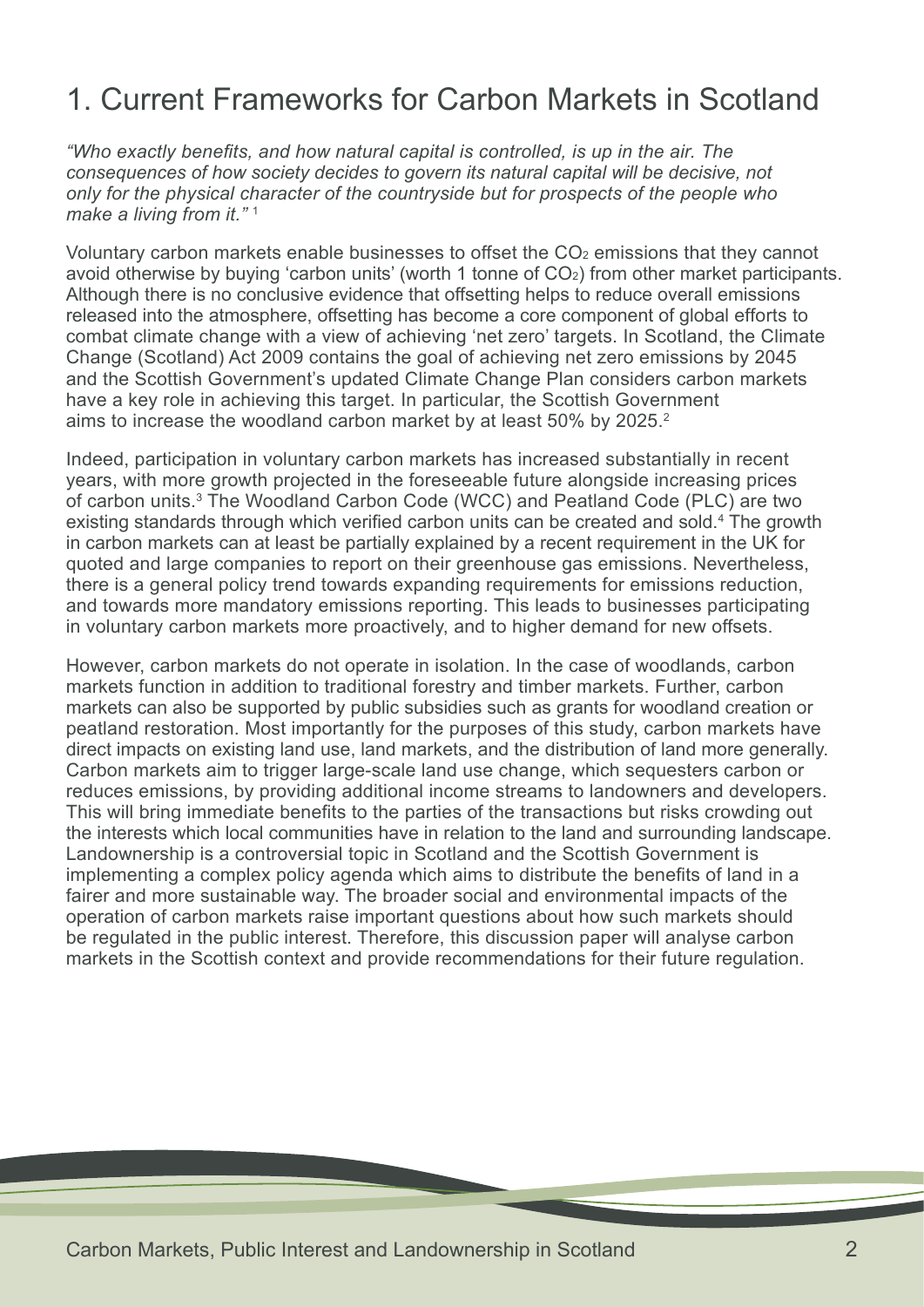#### <span id="page-5-0"></span>1.1 About this Discussion Paper

This discussion paper analyses the challenges and opportunities associated with the operation of carbon markets in connection with landownership in Scotland. Given the Scottish Government's policy objectives of land reform, and of ensuring a just transition to net zero, this paper will:

- Critically examine carbon markets against the broader policy objectives in relation to land;
- Learn from historical examples of managing natural resources in Scotland; and
- Provide recommendations for regulating carbon markets in the future.

The analysis in this discussion paper is structured in four sections. In the rest of this initial section, we briefly present the governance frameworks for voluntary carbon markets in Scotland, including outlining the core areas of potential regulation. In the second section, we analyse three emerging issues with the current frameworks which are crucial to the public interest: broader environmental impacts of carbon markets; inclusion in decisionmaking; and the distribution of benefits of carbon trading. In the third section, we discuss selected historical examples of natural resource exploitation in Scotland which contain lessons for carbon markets, these being minerals, water, and wind. In the final section, we propose ways forward for the regulation of carbon markets in Scotland, which aim to improve the implementation and public accountability of carbon projects.

In carrying out the research for this discussion paper, we examined the two main codes that currently enable the generation of verified carbon units in the UK, namely the WCC and PLC, as well as the publicly available information about projects on the UK Land Carbon Registry. We analysed these codes against the background of the broader policy and legal framework for land in Scotland. We also collected feedback on the initial findings of this discussion from several stakeholders involved in or interested in the functioning of carbon markets in Scotland.

#### 1.2 Current Frameworks

Currently there is no specialised legislation governing voluntary carbon trading in the UK. The WCC and the PLC, together with the UK Land Carbon Registry, provide the framework for the generation and sale of carbon units from woodland creation and peatland restoration. The registration, validation and verification processes create the carbon units and the UK Land Carbon Registry is the platform through which these units are sold. However, these codes have no independent legal authority. Carbon trading has been implemented through transactional practice based on contracts, and this relies on general laws regarding the ownership of land and natural resources. In terms of legal constraints, WCC and PLC projects must comply with general land use regulations such environmental law and they are facilitated through various frameworks that govern climate change and emissions reporting. Nonetheless, the WCC and PLC are directly supported by the Scottish Government through official endorsement, institutional support, and funding which enables new projects to take place. Two relevant grants schemes for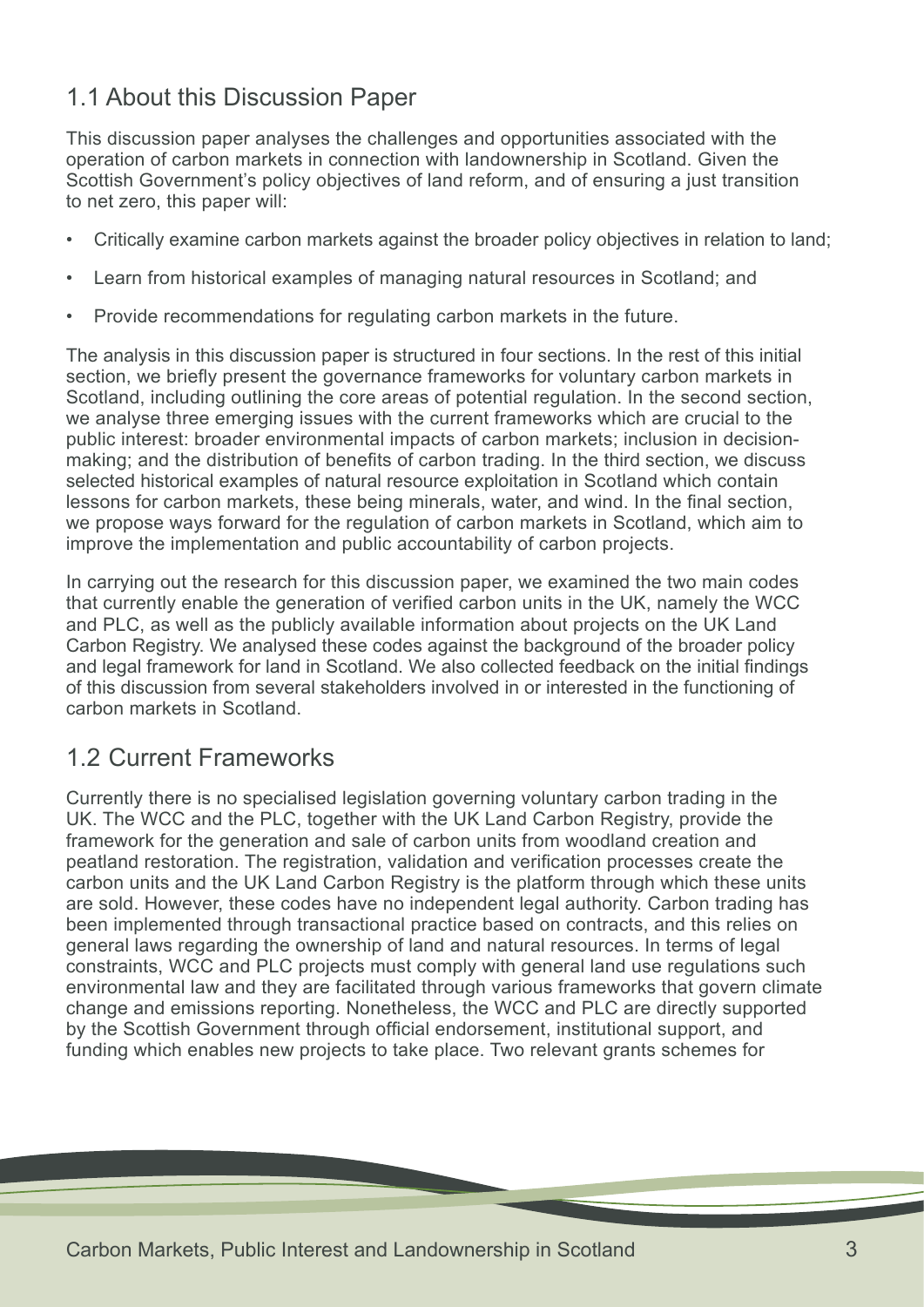<span id="page-6-0"></span>WCC and PLC projects are the Forestry Grant Scheme (FGS) and the Peatland Action Fund (PAF).<sup>5</sup> In practice, therefore, the process of generating carbon units under the two codes runs in conjunction with funding processes that are managed by the relevant authorities in Scotland.

The WCC and PLC share many similarities with each other in terms of the structure and process of creating carbon units. Throughout this discussion paper, more attention is given to the WCC as the vast majority of registered projects on the UK Land Carbon Registry are for woodland creation. However, there is an important difference between WCC and PLC projects as woodland creation sequesters carbon from the atmosphere whereas peatland restoration reduces emissions. Nevertheless, in essence, both codes enable landowners and/or developers (a) to register a new WCC or PLC project on the UK Land Carbon Registry; (b) to validate the project using an independent auditor and claim intended carbon units to attract potential buyers, called pending issuance units; and finally, (c) to verify the project by using an independent auditor, which approves successful implementation of the project, which in turn generates verified carbon units. (See Table 1 below). The carbon units generated through this process can be sold to buyers, with sales currently being implemented through a series of contracts between the landowner, developer (if applicable) and buyer, or between a carbon broker and buyer. Pending issuance units can be sold but such units are merely a promise to deliver future units. Registrations of projects have been increasing rapidly in Scotland. In relation to the WCC, a recent report notes that "registrations grew from 157 in March 2020 to 355 by March 2021, with a further 283 added by December."[6](#page-23-0)



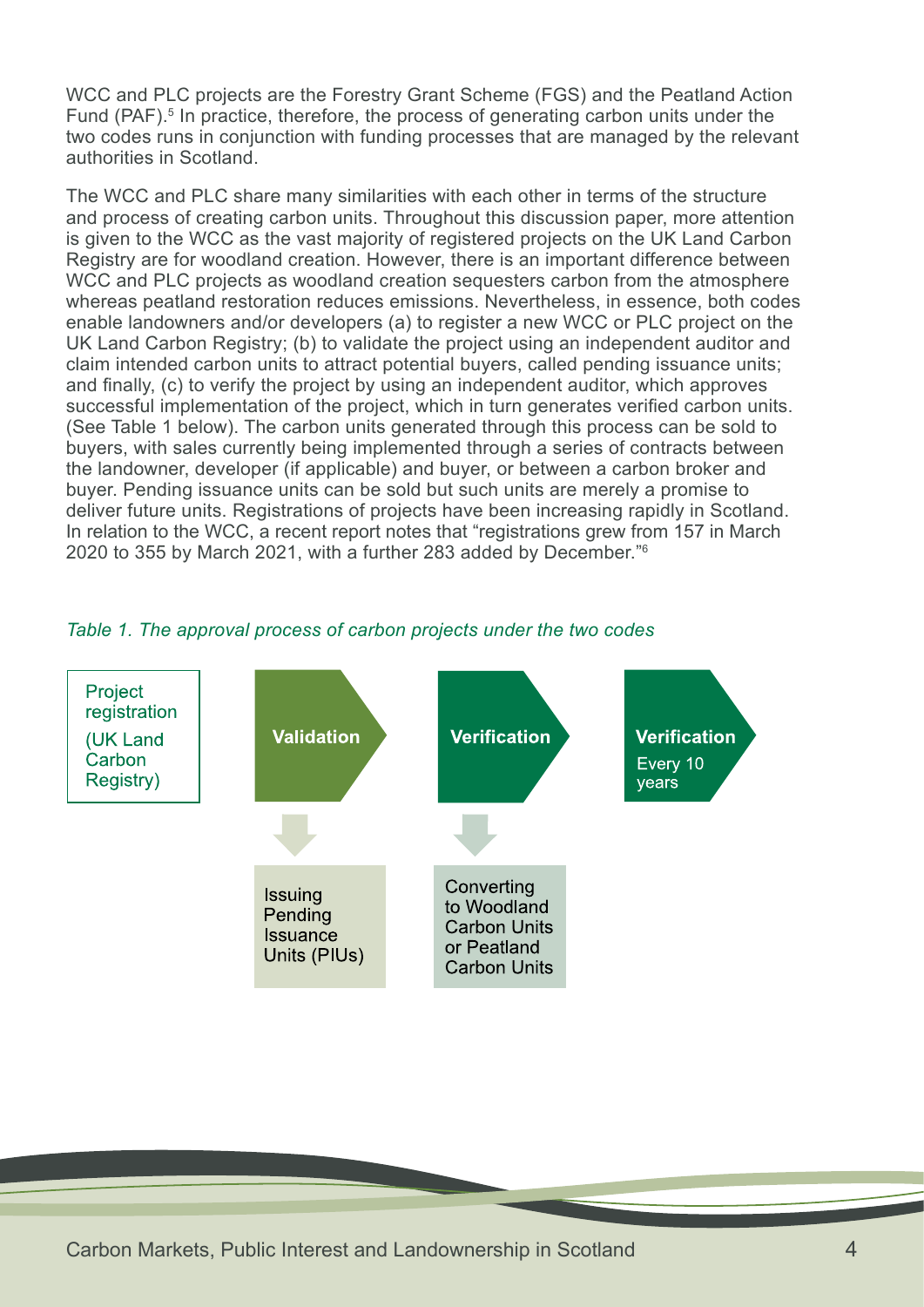<span id="page-7-0"></span>The two codes aim to implement a core principle of climate finance, namely that carbon units generated through carbon projects are 'additional'.<sup>[7](#page-23-0)</sup> In practice this means that if a landowner or developer was going to plant trees or restore peatland anyway – notwithstanding the potential income from carbon markets – then such project is not 'additional' and should not generate carbon units. Both codes contain explicit tests to identify the 'additionality' of proposed projects. The main requirement under the two codes is financial additionality. This means, simply put, that emissions reduction would not be possible to achieve without the income from carbon trading. This is a tricky test to implement, given the inherent flexibility of profitability forecasts, and the difficulty of identifying verifiable baselines and alternatives that these tests rely on. This additionality requirement is particularly relevant in understanding the interaction between carbon trading and commercial forestry. As has been shown in other studies, the line between the two activities can be difficult to draw.<sup>[8](#page-23-0)</sup>

#### 1.3 Areas of Regulation

We propose that there are at least five core areas of potential regulation of carbon markets:

- A. *Quality of Carbon Units*, which concerns a need for accuracy regarding the amount of CO2 sequestered or emissions reduced through registered projects and a publicly recognised hierarchy among projects in terms of the positive environmental and social outcomes that they produce.
- B. *Environmental Impact.* The land use change involved in carbon projects can have significant environmental impacts not only in relation to climate change but also biodiversity, water, soil and air quality.
- C. *Inclusion in Decision-making.* Carbon markets attract new, external actors to activities that were previously of no interest for investment. It is important who, and what, is involved in the decision-making of these new actors.
- D. *Distribution of Benefits* is linked directly to the issue of decision-making. With the unequal distribution of land in Scotland, carbon markets come with a high risk of channelling funds towards those who already own a large amount of resources, while at the same time potentially blocking access to land and its benefits to others.
- E. *Transactional Liabilities and Public-backed Guarantees.* Finally, most of the potential risks and responsibilities for carbon units are agreed by contract, between the parties to the carbon transaction. However, given the long duration of these contracts, including risks such as death, corporate insolvency, natural disasters, and many others, there are questions regarding a public guarantee for carbon units for the purposes of running and maintaining the projects.

While all these areas of regulation are undoubtedly important, in this discussion paper we focus on B-D as we consider these issues to be the most directly relevant to the issues of landownership and the public interest.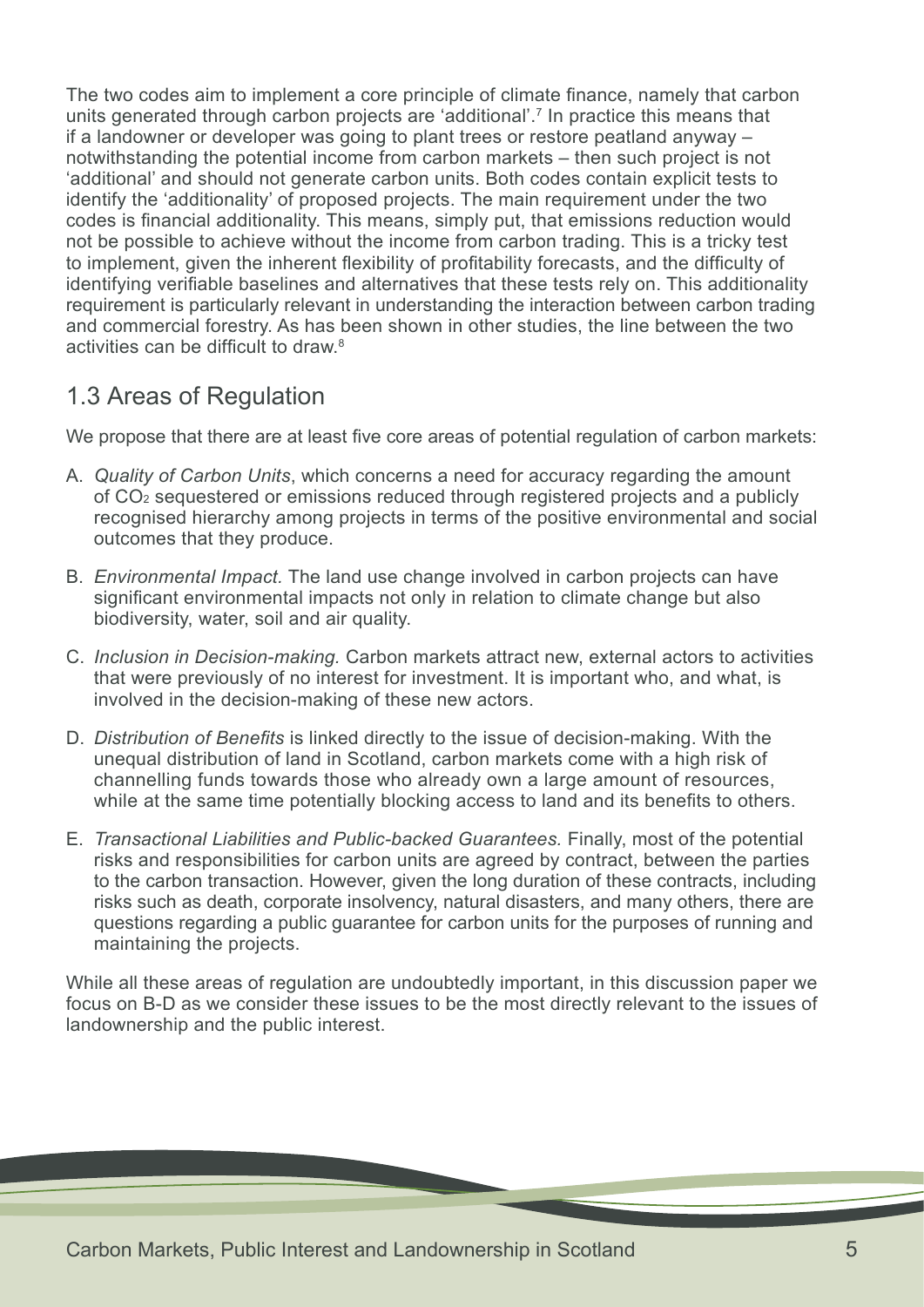## <span id="page-8-0"></span>2. Emerging Issues with Current Frameworks

The rise of carbon markets in Scotland has been discussed significantly in the media, with the term 'green laird' being coined to denote people or bodies that are purchasing or investing in large areas of land for environmental purposes.<sup>[9](#page-23-0)</sup> High profile cases include BrewDog buying 9,300 acres of the Kinrara estate to create the Lost Forest<sup>[10](#page-23-0)</sup> and Shell spending £5 million to extend the Glengarry forest.<sup>11</sup> This has led to a range of concerns including rapid large-scale land use change, environmental projects being used as 'green-washing' for unsustainable business practices, rising rural land prices, and the exclusion of communities from significant land use decisions.

The creation of carbon markets is intended to trigger widespread land use change in order to sequester carbon or reduce emissions, and new actors are being incentivised to finance change through these market-based solutions. Recent research commissioned by the Scottish Land Commission has established that natural capital investment, such as buying land to engage in carbon markets, is currently having an important influence on land markets in Scotland.<sup>[12](#page-23-0)</sup> However, the extent to which natural capital investment is driving acquisitions and sales is currently uncertain. Purchasers may be motivated by multiple factors such as taking part in carbon markets as well as engaging in commercial forestry, and many sales are occurring 'off-market'. Due to the level of uncertainty in relation to natural capital and land markets as well as the complex policy framework regarding land in Scotland, there is a need for a pre-emptive approach to policy design to attempt to address challenges before they arise.<sup>13</sup>

The Scottish Government's National Strategy for Economic Transformation contains a commitment to "establish a values-led, high-integrity market for responsible investment in natural capital"[.14](#page-24-0) Interim Principles for Responsible Investment in Natural Capital have also been released and these principles are investment should (a) deliver integrated land use; (b) deliver public, private and community benefit; (c) demonstrate engagement and collaboration; (d) be ethical and values-led; (e) be of high environmental integrity; and (f) support diverse and productive land ownership.[15](#page-24-0) With these principles in mind, in the following paragraphs environmental impact, inclusion in decision-making and the distribution of the benefits of carbon markets will be analysed in turn upon the background of the general policy framework for land in Scotland.

#### 2.1 Environmental Impact

The Scottish Government is committed to tackling the twin crises of climate change and biodiversity loss. The Scottish Government's Environment Strategy has the overall vision of restoring nature and ending Scotland's contribution to climate change by 2045[.16](#page-24-0) However, the most recent State of Nature Report for Scotland shows that both the abundance and distribution of Scotland's species have continued to decline in recent decades.<sup>17</sup> At this key turning point in the transition to sustainability, it is crucial that large-scale land use change makes a positive contribution to environmental outcomes and adheres to the overall policy framework regarding land in Scotland. The operation of the WCC and PLC must therefore be carefully evaluated and monitored so that projects are both having the intended carbon mitigation effects as well as delivering broader environmental benefits.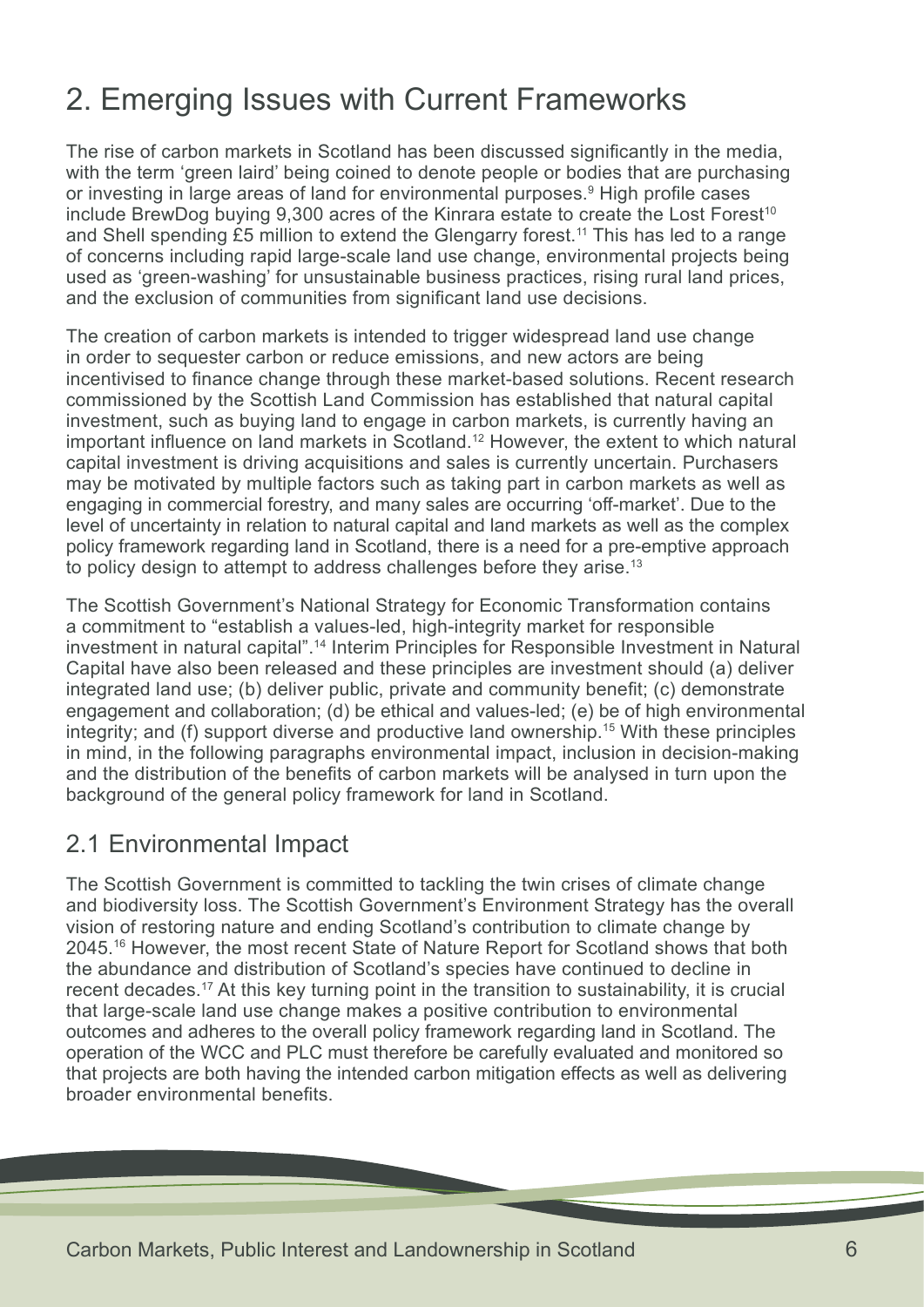<span id="page-9-0"></span>Under the WCC, it is a Principle that projects "should be of a high environmental quality, including habitats, species, soil and water environments, as well as landscapes."[18](#page-24-0) The Project Design Document (PDD) should consider the environmental aspects of sustainable forest management which are provided for in the UK Forestry Standard (UKFS). These standards should be maintained through the duration of the project. Online guidance for the WCC mentions that projects should "do no harm" and there should be safeguards in place in order to show that environmental impacts are likely to be positive.[19](#page-24-0)

Certain afforestation projects will require an Environmental Impact Assessment under the Forestry (Environmental Impact Assessment) (Scotland) Regulations 2017. The purpose of an Environmental Impact Assessment is to identify environmental effects, and avoid or reduce any negative impacts.<sup>20</sup> In relation to afforestation, where Scottish Forestry determines that a project is likely to have a significant effect on the environment then their consent for the work must be obtained. A formal application for consent must be prepared with an Environmental Impact Assessment Report.

Projects gain validation through the WCC by including an environmental quality statement in the PDD, including an Environmental Impact Assessment Report, if required. If no Environmental Impact Report is required, according to online guidance, the PDD should demonstrate, "i) any likely environmental benefits; ii) any rare or endangered species in the project area and how these are taken into account in the project design; iii) any statutory designations in the project area and how these are taken into account in the project design and iv) that the design has given due regard to the visual, cultural value and character of the local environment.<sup>"[21](#page-24-0)</sup> The Woodlands Benefits Tool has been developed in order to help developers understand and communicate the benefits provided by the woodland. For peatland, the PLC states that there should be a restoration management plan which provides a statement of environmental impact, including biodiversity.[22](#page-24-0) If there were any legal requirements in relation to Environmental Impact Assessment, then these should have been considered in the process of preparing a restoration management plan.

However, it is important to note that despite the range of legal requirements regarding land use change and the environment, the registration, validation and verification processes, which are ultimately the processes that generate the value of carbon units, are not a legal compliance audit. In other words, they do not guarantee that the necessary legal requirements have been met. The validation or verification body will only "check that there is no evidence of non-compliance with relevant legal requirements, and that no issues of non-compliance area raised by regulatory authorities or other interested parties.["23](#page-24-0) At the stage of verification, if the project monitors environmental benefits, these can be confirmed but there is no requirement to monitor the environmental benefits over time. Therefore, there is no investigation into whether environmental regulations have been complied with at the initial stages of the project and there will be no requirement of monitoring over the course of the projects.

At the moment, in practice, for woodland creation the compliance with the UKFS and other regulatory requirements takes place through FGS processes. However, it is not necessary to receive FGS funding to generate carbon units under the WCC. In the future, there may be less reliance on grant funding depending on the future prices of carbon, and the willingness of potential buyers and investors to fund new carbon projects without government support. Therefore, it cannot be assumed that all the projects registered under the WCC will be subject to a regulatory compliance audit.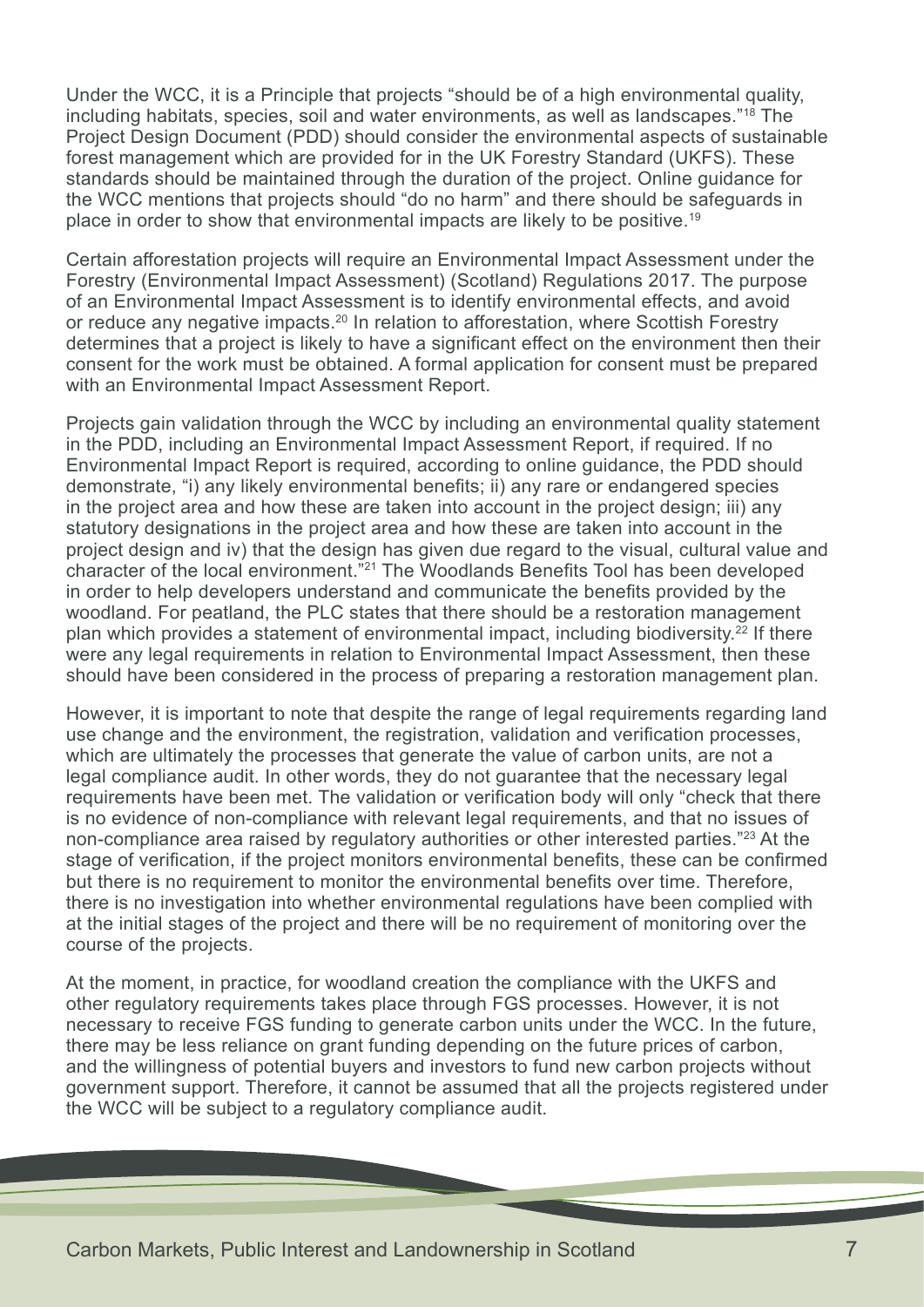<span id="page-10-0"></span>In the past, forestry projects have been criticised for creating monoculture plantations, and as a result, the UKFS does have requirements for diversification. In adhering to the UKFS, a maximum of 75% can be allocated to a single species. Further, in all cases there must be a minimum of 10% open ground or ground managed for biodiversity, 10% must be other species and 5% must be native broadleaved trees or shrubs.<sup>24</sup> However, 75% is still a high percentage for one species and there is a clear risk that biodiversity and broader environmental impacts will be considered to the minimum extent possible in order to gain approval under the WCC.<sup>25</sup> This is not to say that all developers will design projects in this manner. Carbon units can be used to fund the restoration of native woodlands as well as creation and enhancement of woodland habitats.[26](#page-24-0) However, the lack of certainty regarding the intentions of new investors in carbon markets means that sufficient oversight must be built into processes of creating value through carbon units.

Within the WCC, there is a required commitment to permanence, in that the landowner must commit to permanent land-use change to woodland cover.<sup>[27](#page-24-0)</sup> However, the WCC is still applicable to primarily commercial woodlands which will be clearfelled for harvesting in 35 years, though these must be re-stocked. Indeed, up to December 2021, projects involving clearfell harvesting account for 54% of the land area covered by projects registered in Scotland.[28](#page-24-0) In this way, the WCC can be used to provide extra support to a primarily commercial activity, with any broader environmental benefits being mostly incidental. Although there is a requirement of additionality under the WCC, at the moment carbon finance payments only need to equate to 15% of the project's planting and establishment costs up to year 10.<sup>29</sup> From 1 October 2022, changes to the additionality test mean that commercial forestry schemes are less likely to pass the additionality test. However, schemes will still be able to have a combination of carbon and timber income.<sup>30</sup>

Fears of greenwashing in relation to carbon markets can arise where carbon units are used to offset avoidable emissions. An example of this is where woodland carbon units are marketed by Shell to suggest that drivers can be "carbon neutral" by buying fuel from Shell.<sup>31</sup> Carbon projects should not be used merely as a way to offset emissions which are otherwise avoidable, and instead should only be used as a last resort for residual emissions.<sup>32</sup> This issue can be analysed as one regarding the integrity of carbon markets. However, it is also a question of the environmental impact of carbon markets – whether such markets will deliver the carbon mitigation effects which they promise.

In addition, and more broadly, the approach of natural capital accounting which places a value on a selected ecosystem service, such as carbon sequestration or reducing emissions, risks focusing too narrowly on that particular service. This leads to neglecting broader environmental elements, which may be impossible to value in monetary terms.<sup>33</sup> Ecosystems are complex systems with elements that interact in unpredictable ways and interventions which are based on simplistic formulas will not be able to predict potential negative consequences.[34](#page-24-0) Taking an ecosystems approach, which is promoted by Scottish land and environmental policy, requires appreciating the interaction of various environmental elements and taking a holistic approach to their management at a landscape scale.<sup>35</sup> This is particularly important given the likely cumulative impacts of numerous carbon projects, which are implemented simultaneously and interact with each other over time. Currently these cumulative impacts are not subject to systematic monitoring or oversight.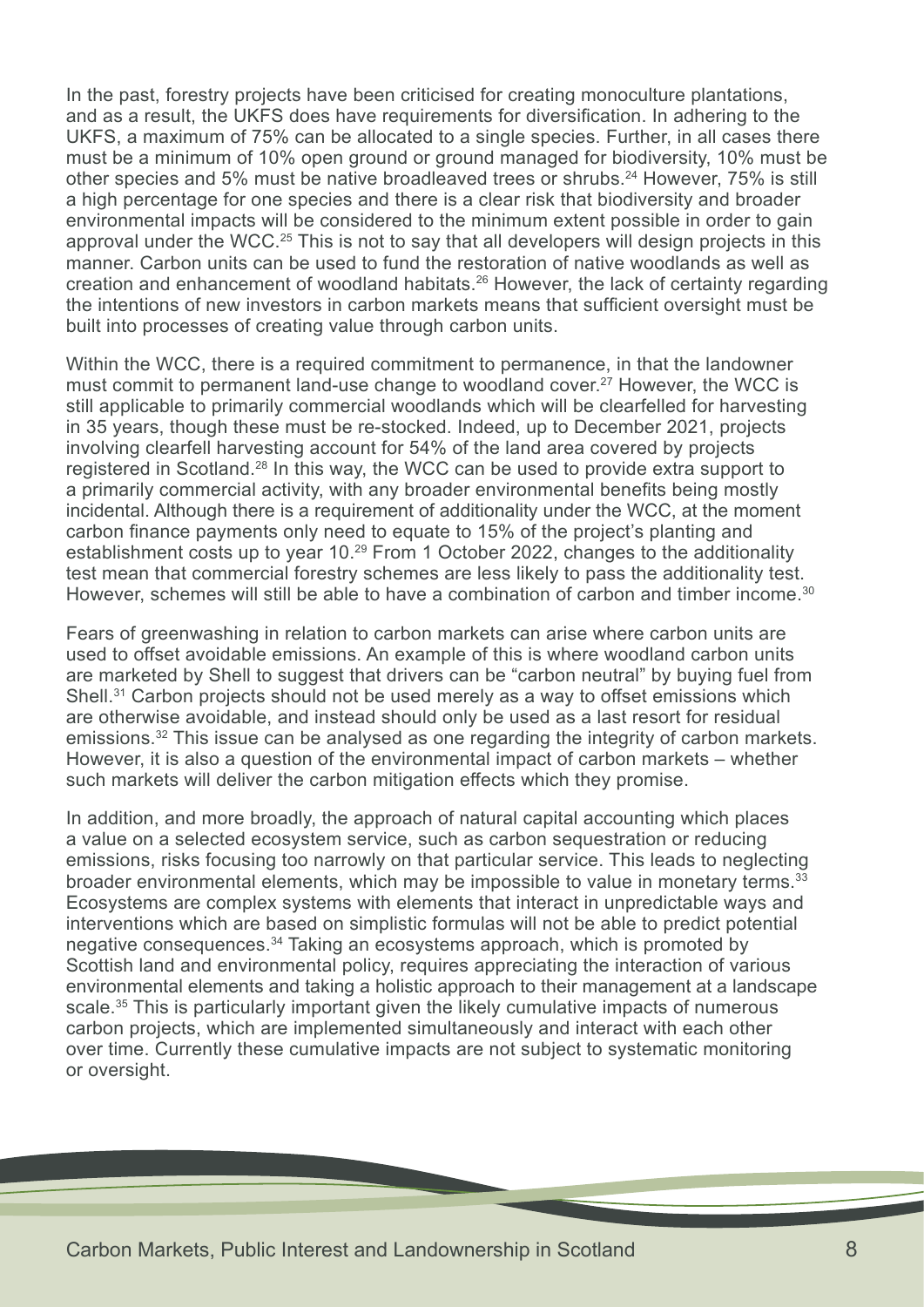<span id="page-11-0"></span>The general Scottish policy framework recognises the crucial importance of environmental protection. Following the UK's exit from the European Union, the Scottish Parliament passed the UK Withdrawal from the European Union (Continuity) (Scotland) Act 2021 which contains guiding principles on the environment informed by EU Environmental Law.<sup>36</sup> These principles include that protecting the environment should be integrated into the making of policies, the precautionary principle as it relates to the environment, and the principle that preventative action should be taken to avert environmental damage. Both the current Land Use Strategy and the Land Rights and Responsibilities Statement recognise the importance of stewardship of Scotland's natural resources against the background of past and continuing environmental degradation.<sup>[37](#page-25-0)</sup> However, as currently designed, the WCC and PLC are focused primarily on the incentivisation of woodland creation and peatland restoration for carbon sequestration or emissions reduction. Without adequate safeguards, this could lead to further environmental degradation. Action must therefore be taken to ensure that carbon projects adhere to regulatory requirements and have positive environmental outcomes.

#### 2.2 Inclusion in Decision-making

Community engagement and empowerment are key priorities of the Scottish Government. Principle 6 of the Land Rights and Responsibilities Statement states that "there should be greater collaboration and community engagement in decisions about land."<sup>38</sup> The Scottish Government has also issued quidance on this topic.<sup>39</sup> This quidance specifies that "Scottish Ministers expect anyone who is making decisions about land to consider engaging communities about decisions that are likely to significantly impact on those communities, especially where such decisions impact on the human rights of community members at the local population level"[.40](#page-25-0) The guidance contains high level principles that engagement should be proportionate to the impact the decision may have on the community, collaborative and ongoing. Where decisions involve long-term or permanent changes, which are likely to have intergenerational impact, the guidance suggests formal methods of engagement such as carrying out engagement workshops or collaborating with the community to co-design the project[.41](#page-25-0) Those involved in engagement should not just be other landowners, but should also include members of the local community who do not hold any property rights. This is of crucial importance due to the unequal distribution of landownership in rural Scotland which means property rights are held by a disproportionately small number of people.<sup>[42](#page-25-0)</sup>

WCC and PLC projects involve long-term land use change so that the landowner and/or developer can sell carbon units. This locks in a particular type of land use and prevents changes in the future. The projects under the WCC last up to 100 years from the start date, but in all cases the landowner must commit to a permanent land-use change.<sup>43</sup> Where clearfelling is involved, the project duration is the shortest clearfell rotation.<sup>44</sup> The minimum project duration under the PLC is 30 years and for durations of more than 55 years, the project needs to show the duration does not exceed the extent of the peatland resources present.<sup>45</sup> It is clear, therefore, that these projects are likely to have significant and intergenerational impacts on local communities.

Under the WCC, it is a requirement that projects "provide an opportunity for, and take account of, inputs from stakeholders and feedback from local communities during both the project design phase and over the life-span of the project."<sup>46</sup> The Public Engagement in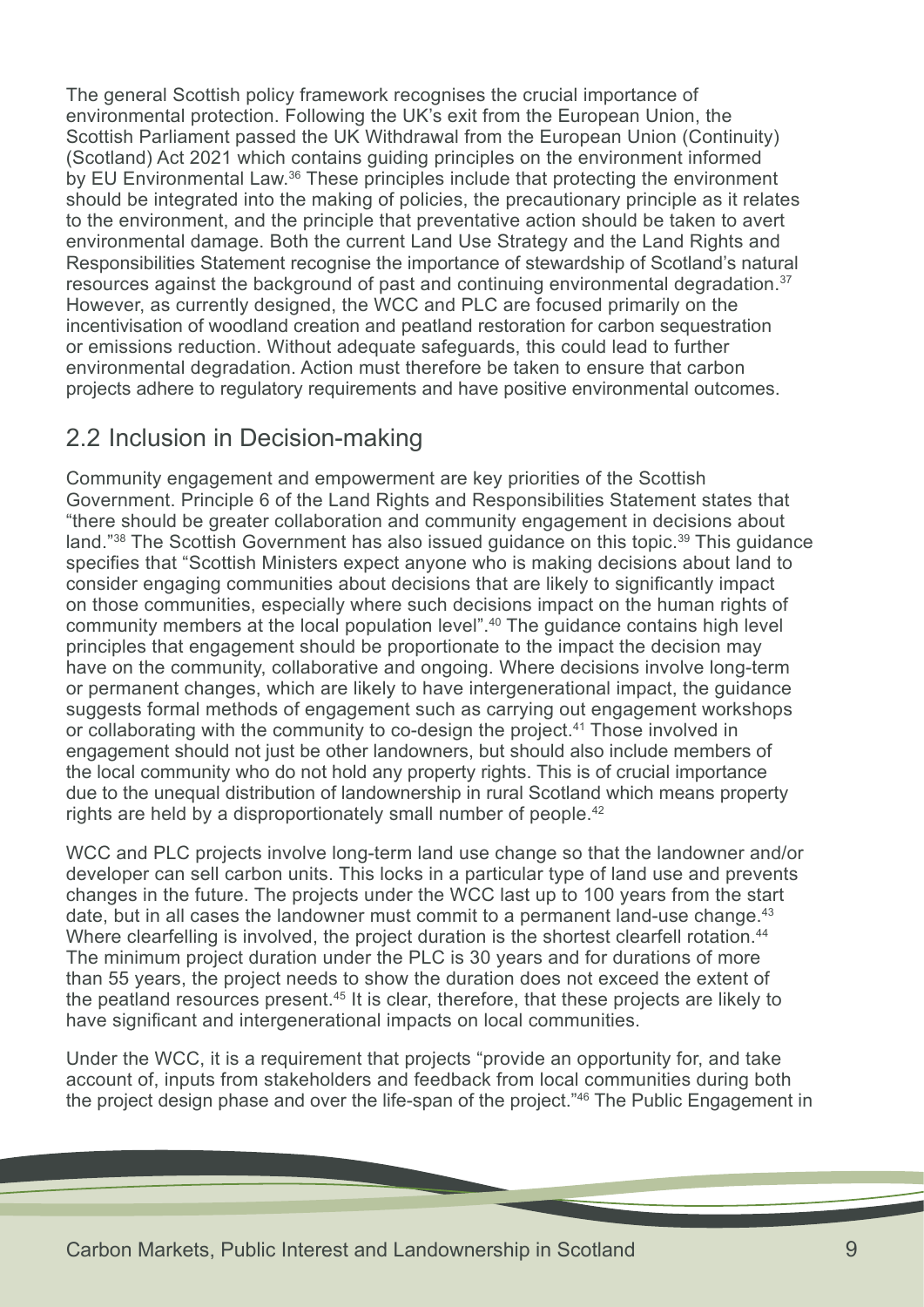<span id="page-12-0"></span>Forestry Toolbox and Guidance<sup>[47](#page-25-0)</sup> is referred to in the WCC in order to assist developers to plan public engagement. If an Environmental Impact Assessment needs to be carried out, Scottish Forestry recommends the developer holds a scoping meeting to consult with statutory consultees,<sup>48</sup> neighbours, Community Councils, and other interested parties. Scottish Forestry also undertakes consultation processes including publication of project details in a public register and local newspaper. If the developer applies under the FGS, Scottish Forestry also recommends early engagement with neighbours and the local community, and Scottish Forestry will place such applications on a public register.<sup>[49](#page-25-0)</sup> Where there has been an application under the FGS or an Environmental Impact Assessment, it is sufficient for the WCC to provide details of the consultation undertaken through these processes.

The current PLC states that the project "shall identify, notify and consult relevant stakeholders or their representatives, where feasible."[50](#page-25-0) The outcomes of consultation processes need to be recorded and action should be taken to mitigate any negative consequences or reasons should be given for lack of mitigation measures.<sup>51</sup> More detail on the expected scope and process of consultation is given in Version 1.2 of the Peatland Code, with an emphasis on proactive stakeholder engagement.[52](#page-25-0) Landowners and developers also need to submit a prior notification to planning authorities for peatland restoration. As with environmental impact, it is important to ensure that consultation and engagement processes have been rigorously undertaken in accordance with the overall policy framework for land. However, much community engagement is merely recommended as good practice rather than being a legal requirement. Once again there is the risk that developers will carry out engagement to the minimum extent possible.

Sales of carbon units are currently implemented through a series of contracts between the landowner, developer (if applicable) and buyer, or between a carbon broker and buyer. The buyers of carbon units cannot use them to off-set emissions outside the UK or emissions for international aviation or shipping.<sup>53</sup> However, there is no restriction on the type of company or body which can buy carbon units, meaning that non-UK companies can purchase carbon credits, as long as they are used to off-set their UK emissions. Depending on the contractual arrangement, it is possible that a buyer of carbon units should be registered in the Register of Persons Holding a Controlled Interest in Land, which became operational on 1 April 2022.<sup>[54](#page-25-0)</sup> This is because the owner may have entered into a contract which gives the buyer of carbon units the right to exercise significant influence or control over the owner's dealings with the land.

Although the current landowner may commit to the carbon sequestration project, there is a risk that the landowner transfers the property. In order to tackle this risk, the WCC and PLC require the landowner to inform future landowners of the commitment to the codes and any carbon contracts.<sup>55</sup> Merely informing future landowners, however, does not result in restrictions on land use which run with the land and bind future landowners. To ensure projects will be implemented as planned in the event of sale or transfer of the property, conservation burdens or climate change burdens can be registered against the land[.56](#page-25-0)

It is clear that the projects designed through the WCC and PLC have long-term, intergenerational impacts on communities due to the commitments given by the landowner, the contractual structure between the landowner, buyer and potentially other parties, and any associated burdens registered over the land as a result of the projects. It is extremely challenging to factor in community impacts over such long timeframes because the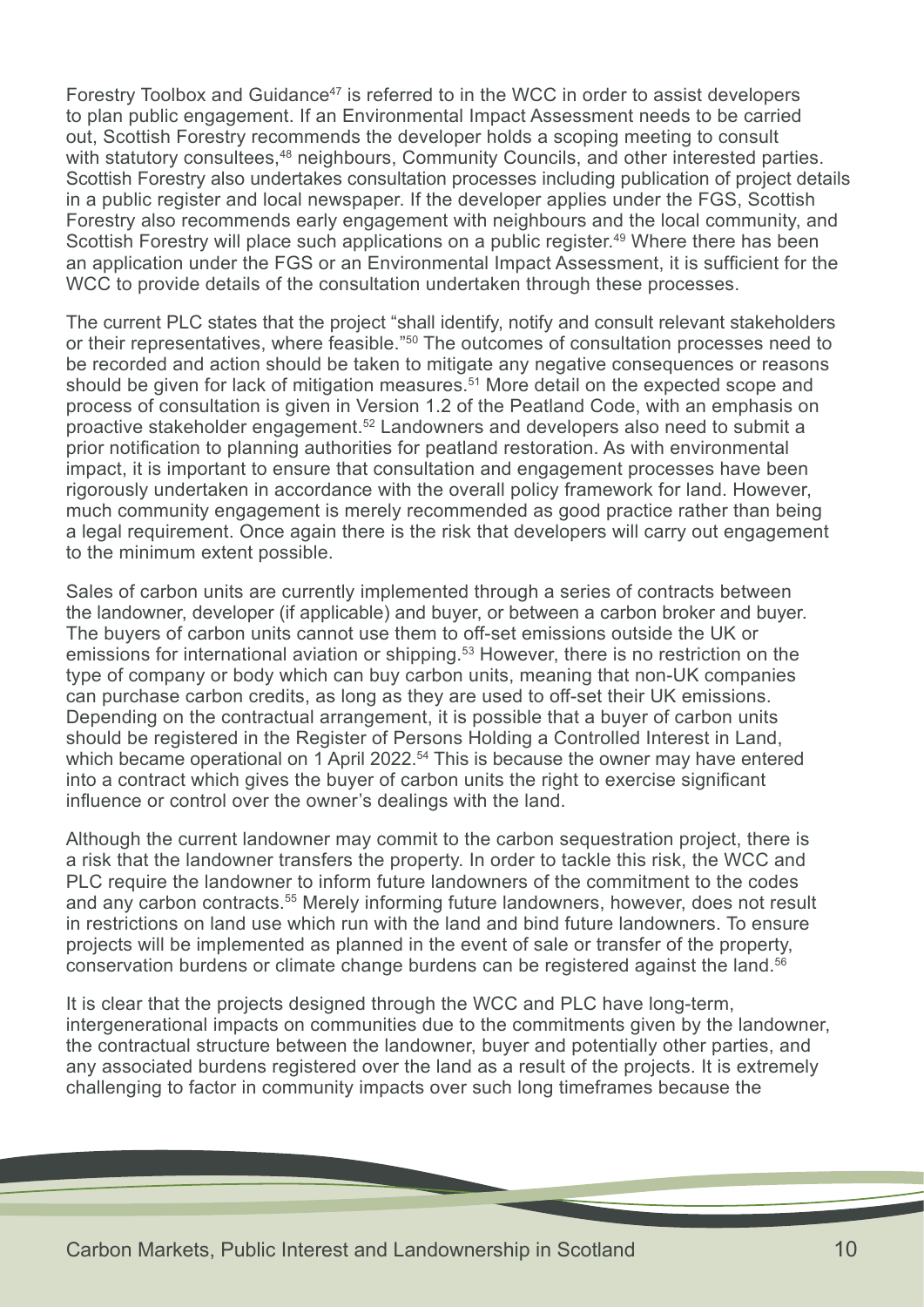<span id="page-13-0"></span>community which is consulted on the project before its start date, will not be the same community in 30 or 50 years' time. There may be community needs, such as requirements for extra housing capacity, additional community facilities, or other land use conflicts which arise in the future and which impact on the fulfilment of the human rights of the communities in question. This makes continuing engagement, as recommended by the Scottish policy framework, crucial in order to take into account intergenerational equity and ensure that there is an ongoing dialogue between the community and the landowner and/or developer of the project. However, even with ongoing engagement, due to the long-term commitments to land use change required by the WCC and PLC, there will be limited changes that the landowner and/or developer will be able to implement in the future due to the long-term locking in of land use.

#### 2.3 Distribution of Benefits

In Scotland, large areas of rural land are highly concentrated in the hands of a small number of people.<sup>57</sup> The Scottish Government has a key policy objective to diversify landownership in Scotland. Principle 2 of the Land Rights and Responsibilities Statement states that there "should be a more diverse pattern of land ownership and tenure, with more opportunities for citizens to own, lease and have access to land.["58](#page-25-0) Principle 3 states that more "local communities should have the opportunity to own, lease or use buildings and land which can contribute to their community's wellbeing and future development."<sup>59</sup> There are a range of community rights to buy which have been created through legislation in recent years in order to achieve this objective.<sup>60</sup> The Scottish Land Commission has also issued a Good Practice Protocol on diversification of ownership and tenure. This guidance outlines when landowners should consider selling or leasing land to communities, or forms of partnership working in relation to the land.<sup>61</sup> Further, the Scottish Government plans to introduce an additional land reform bill which will include a public interest test to apply to transfers of large scale landholdings.[62](#page-26-0) Carbon markets must again be carefully evaluated and monitored to ensure that they do not operate against community ownership or lead to further concentration of landownership.

Under both the WCC and the PLC, ownership of the land or lease of the land needs to be demonstrated. In the event that the land is leased, and it is the tenant undertaking the project, the consent and commitment of the landowner must also be shown.<sup>63</sup> Implementing a project in this situation will inevitably involve negotiations regarding how the profits from selling carbon units will be split between landlord and tenant. For land subject to agricultural tenancies, there are limitations on the use of land which may prevent the implementation of a project and much depends on the specific details of the lease between landlord and tenant.<sup>64</sup> Similarly, for crofting, consent of the owner as well as the Crofting Commission may be required for implementation of a carbon project. This means that the landowner is the central figure whose consent is necessary in order to participate in carbon markets.

The creation of carbon markets, and the key role of the landowner, has important consequences in Scotland where land is unequally distributed. Atkinson and Ovando have shown that there are important distributional issues in relation to natural capital. By analysing the supply of air pollution removal and carbon sequestration services, they show that a significant proportion of these existing ecosystem services are delivered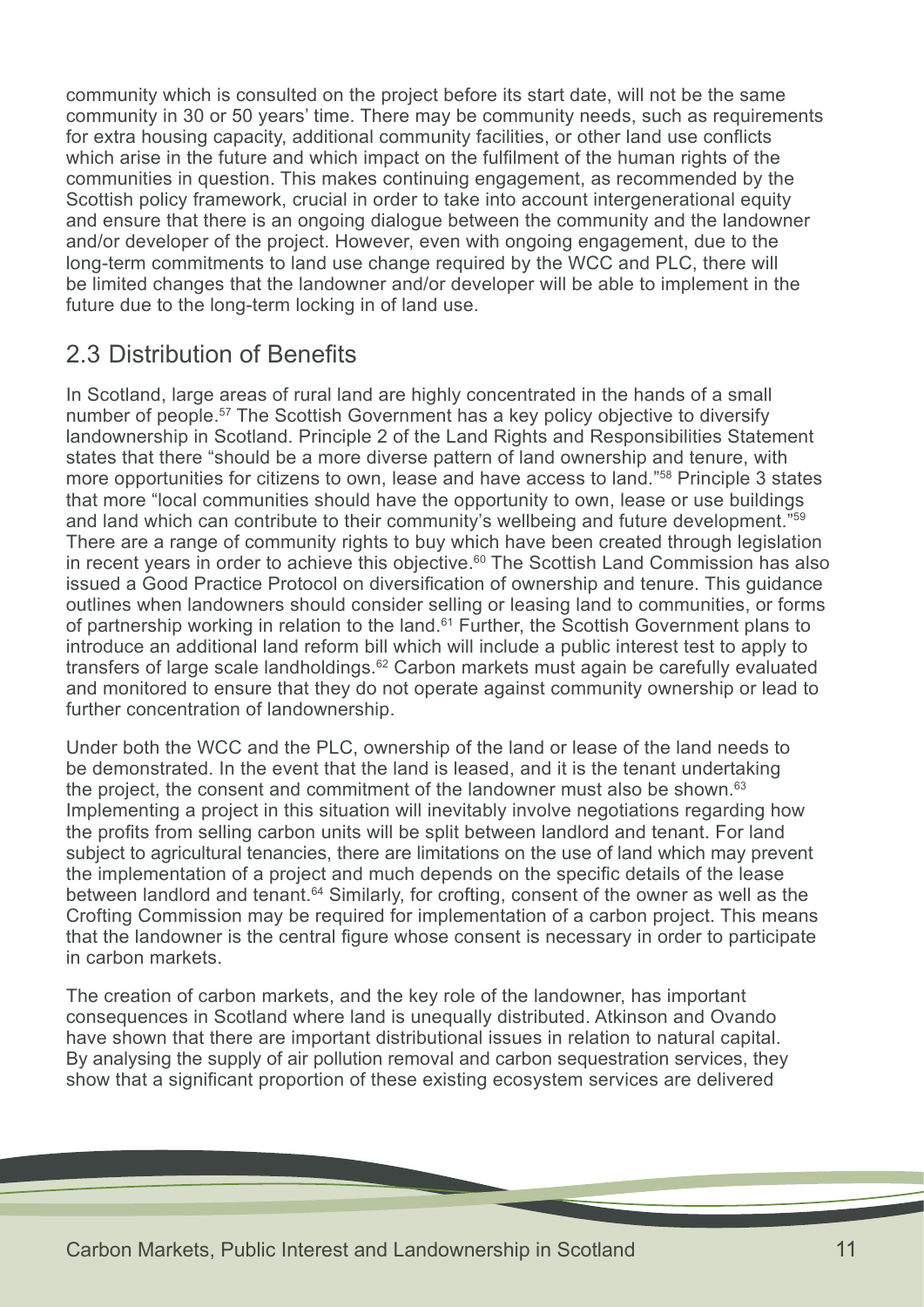<span id="page-14-0"></span>by privately owned land in Scotland. Medium and large landholdings are particularly important for carbon sequestration.<sup>65</sup> Such landowners are not necessarily the owners of natural capital, but owners of the underlying asset, being the land, and therefore they have the ability to implement projects in order to profit from natural capital markets. Larger landowners can also use their power and position to influence natural capital policy, especially if there are payments for natural capital maintenance and enhancement.<sup>[66](#page-26-0)</sup>

If large landowners are primarily the key figures who are currently entitled to consent to carbon projects and benefit from carbon markets, this risks providing an additional source of income to those who already own a significant amount of natural resources in Scotland. The Just Transition Commission noted this risk of implementing carbon markets in a Scottish context: "Part of ensuring a just transition must be about making sure the benefits of investment in carbon sequestration are felt as widely as possible. Without careful design and meaningful engagement there is a risk that benefits may flow mainly to large landowners and opportunities for community benefit will be missed."<sup>67</sup> This issue can be particularly problematic when landowners and developers are provided with grants as additional support for activities which can generate carbon units.<sup>68</sup> For peatland restoration, a recent report also raised the concern that landowners are being rewarded for rectifying damage caused by unsustainable land management practices.<sup>69</sup> Further, as carbon markets make land in Scotland an attractive investment, companies and other bodies are incentivised to purchase land which results in rising rural land prices. These factors can combine to make land even more expensive for local communities to purchase and create further concentration in landownership in Scotland.

However, carbon markets can also be a method through which community ownership projects can be viable by showing economic sustainability and creating an income stream. Economic sustainability can often be challenging for communities to demonstrate in order to exercise the community rights to buy.<sup>70</sup> Research by Community Land Scotland has shown that community owners are playing a leading role in tackling the climate emergency by taking a holistic approach to land management and benefiting from legitimacy in effecting behavioural change.<sup>71</sup> Communities, however, must be enabled to access land in order to participate in carbon markets as the level of their resources and expertise may be different to other private actors, and they may be excluded from opportunities where land transactions are taking place 'off market'.

#### 2.4 Conclusion

This section has analysed the WCC and PLC in relation to environmental impact, inclusion in decision-making and distribution of benefits. The operation of these existing carbon markets has been evaluated in the context of the complex policy frameworks in relation to land in Scotland. Key pressure points have been highlighted such as the risk of further environmental degradation, permanent land use change to the detriment of intergenerational equity, and concentration of the benefits of carbon markets within the hands of large landowners. This section emphasised the importance of ongoing evaluation and monitoring of the operation of carbon markets to ensure the standards in the codes are maintained and that unintended consequences are minimised.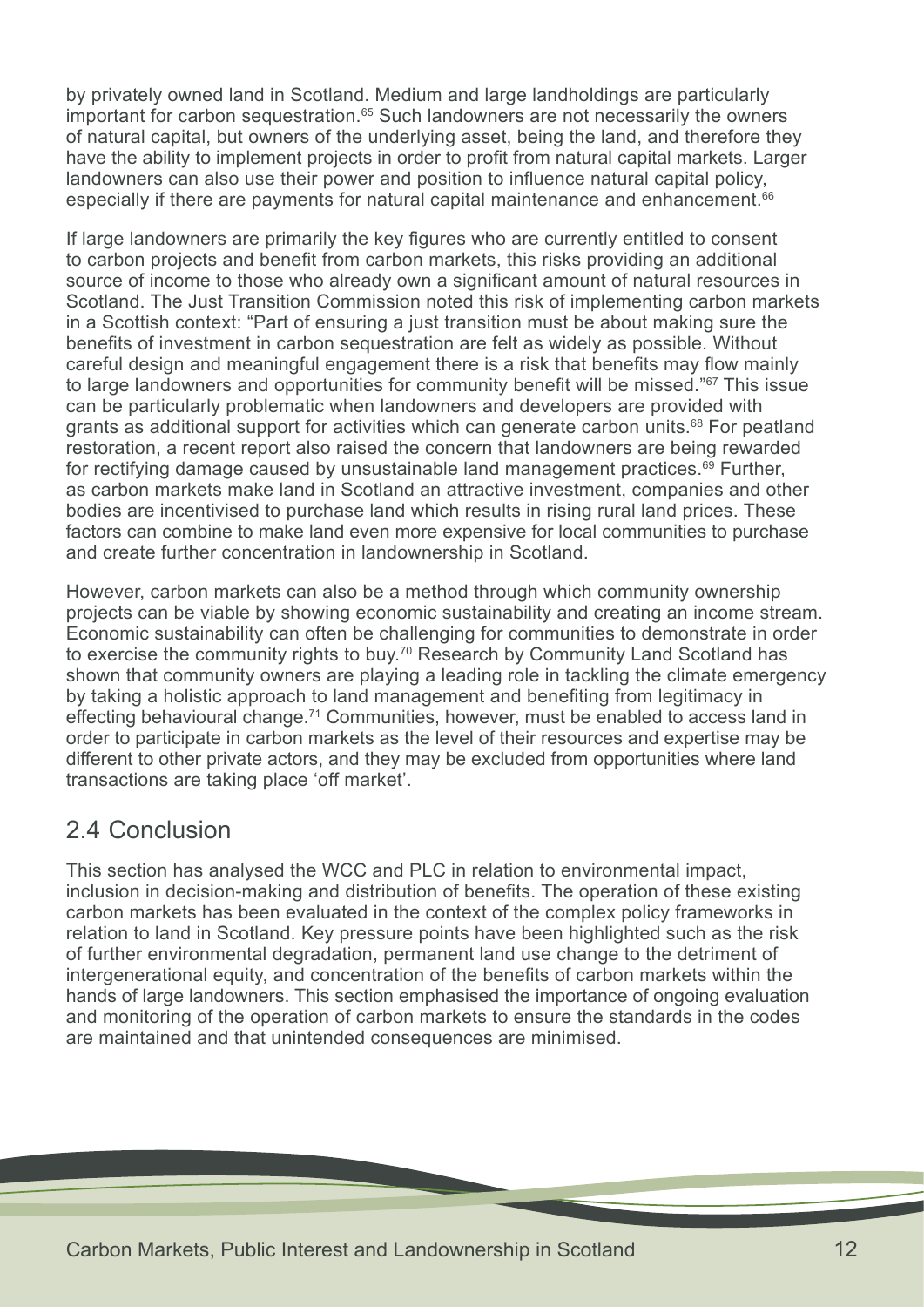### <span id="page-15-0"></span>3. Lessons from History

There have been various periods through history in Scotland when existing natural resources have acquired a new use or value which makes them vulnerable to exploitation. The use of land and these resources has then been subject to regulation in the public interest in order to minimise negative social or environmental outcomes. Such regulation has taken different forms such as vesting land or rights in public bodies; designating land as protected due to special characteristics; or imposing a licensing regime for particular uses of land.<sup>[72](#page-26-0)</sup> The type of regulation which is appropriate depends on the nature of the resource in question. In theory, a landowner owns the land from the heavens to the centre of the Earth, but this does not mean that she owns all the resources present on, above or under the land. Even if she does own the resource, there are often significant restrictions on the exploitation of that resource. This section outlines three examples which contain lessons for carbon markets and provides context for the final section on regulating carbon markets in the public interest.

#### 3.1 Minerals

Mining for minerals is different to implementation of carbon projects in that minerals are a physical element of the land which is owned and which has value, though that value can fluctuate depending on demand for the particular mineral at any point in time. In contrast, for carbon projects, the landowner does not own the carbon in the atmosphere above her land. Carbon units are generated through the WCC and PLC processes. Nevertheless, the ownership and regulation of minerals has lessons for the implementation of carbon markets.

In Scots law, minerals beneath the surface can be owned separately from the surface of the land as 'separate tenements'. However, mining can have devastating environmental and social impacts and the owners of minerals cannot mine them indiscriminately. Owners of minerals owe a duty of support to the adjacent neighbours as well as the owners of the surface of the land. Mineral extraction also requires planning permission and adherence to a broad range of regulatory requirements. Coal is treated differently from other minerals and the industry was nationalised in 1946. This process involved substantial expenditure in compensating previous owners of coal. In the modern law, the Coal Authority owns unworked coal in Scotland and grants licenses for coal exploration and extraction.[73](#page-26-0) The existence of separate tenements, such as minerals, in Scots law shows that the ownership of the surface of land does not necessarily mean the ownership of all resources on or under the land. Further, the nationalisation of coal provides an example of public authorities obtaining control over important natural resources together with a licensing regime for the exploitation of those resources.

#### 3.2 Water

Water is more analogous to carbon than minerals. As with carbon, landowners also do not own the water running through their land, they merely have the ability to access and use this resource. This example again shows that landowners do not have unfettered rights to exploit the natural resources which may be present on their land.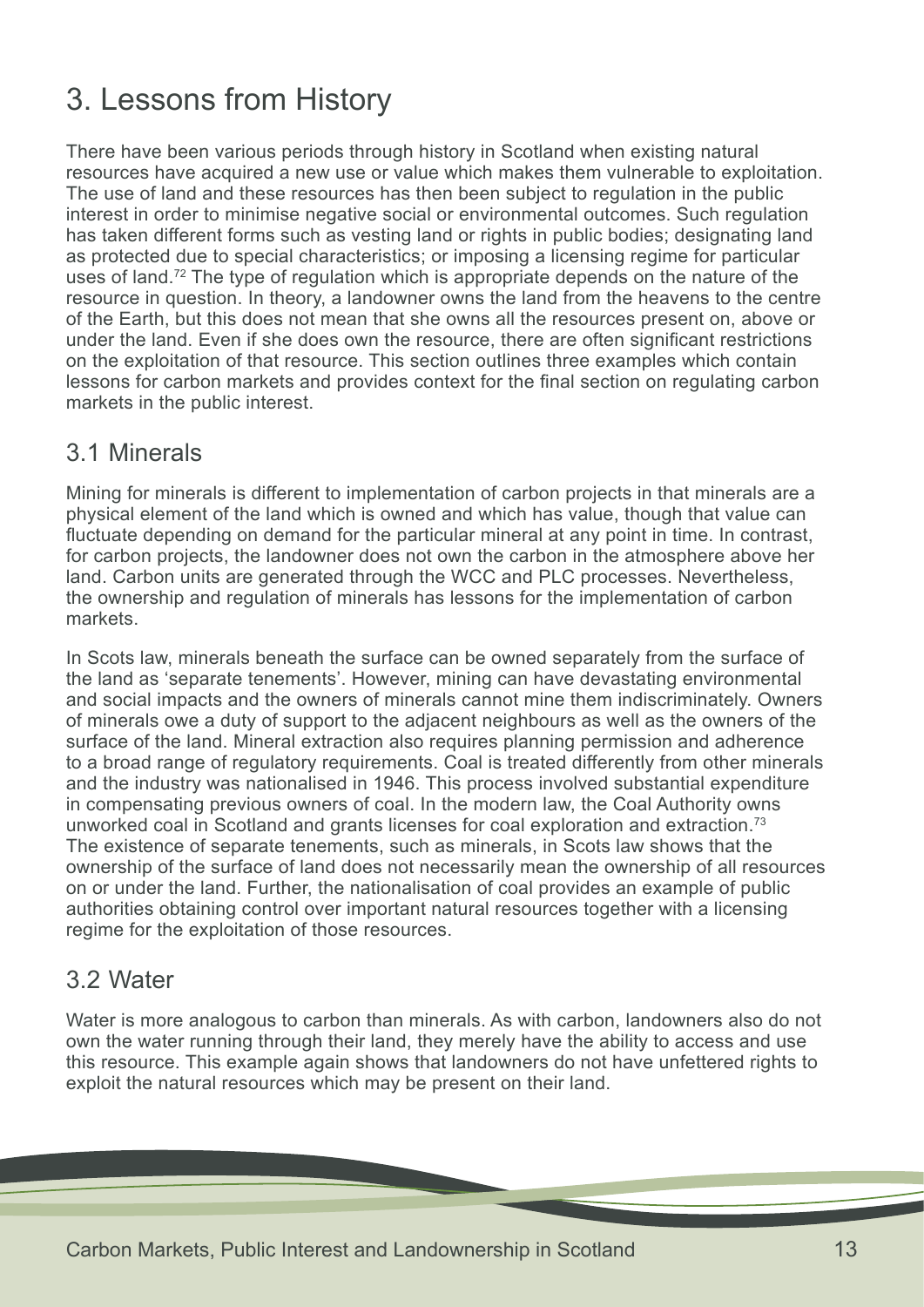<span id="page-16-0"></span>There have always been restrictions on what landowners can do with the water running through their land, but it took some time to determine extent of these restrictions. The issue became controversial in the courts in the  $18<sup>th</sup>$  and  $19<sup>th</sup>$  centuries due to the use of water-powered mills. During the Industrial Revolution, further conflicts regarding water emerged as new large-scale industries developed which led to pollution of rivers and consumption of significant quantities of water. At this time, the courts recognised the need to prioritise water for domestic purposes and the resulting water rights system, entitled the doctrine of common interest, prevents any material interference with the quality, quantity, force or direction of the natural flow of a river except when water is used for domestic purposes[.74](#page-26-0) In the modern law, further additional layers of regulation of water have been added and any interference with the water environment may require, in addition to other regulatory requirements, a Controlled Activities Regulations Licence, which is granted by the Scottish Environment Protection Agency.[75](#page-26-0)

As can be seen, the courts developed a restrictive water rights system partly in response to the negative social impacts of the Industrial Revolution. This system was then overlaid with a modern licensing regime. However, the development of carbon markets in Scotland is happening too quickly, and having too many cross-cutting impacts, to leave it to the courts to develop a regulatory system. Instead, the functioning of carbon markets should be carefully evaluated, monitored and regulated in light of potential negative social and environmental impacts.

#### 3.3 Wind

The exploitation of wind resources is the most analogous to implementing carbon projects. The frameworks for both harnessing wind power and encouraging carbon projects have been created to contribute to the transition to sustainability. Both wind and carbon are not objects which can be owned by a landowner. However, to establish a wind farm to generate renewable energy or implement a carbon project in order to sell carbon units, the consent of the landowner is crucial. When income streams are created to incentivise landowners and developers to implement wind power projects or carbon projects, the risk is that this provides additional benefits to large landowners instead of spreading the benefits amongst the communities where these projects are located.

In relation to onshore renewable energy projects, the Scottish Government has issued Good Practice Principles for Community Benefits.<sup>76</sup> This is voluntary guidance which suggests that project developers pay communities £5,000 per installed megawatt as well as consider wider benefit packages such as providing local jobs and creating paths for recreation. However, as this is merely voluntary guidance, there is no legal entitlement for communities to receive a benefits package from renewable projects.[77](#page-26-0) Benefit funds also only represent a small percentage of the gross income of a project, which could be as low as 3%.<sup>[78](#page-26-0)</sup> A recent report has suggested that if community benefit funds were implemented in relation to carbon markets, the funds raised would be very small and may shift the balance towards more commercial schemes which can absorb the cost of contributing to communities.[79](#page-26-0) The Scottish Government, however, also supports communities to either invest in or lead renewable energy projects. The Scottish Government's Good Practice Principles for Shared Ownership of Onshore Renewable Energy Developments<sup>80</sup> provide a template which could be considered in the context of carbon markets.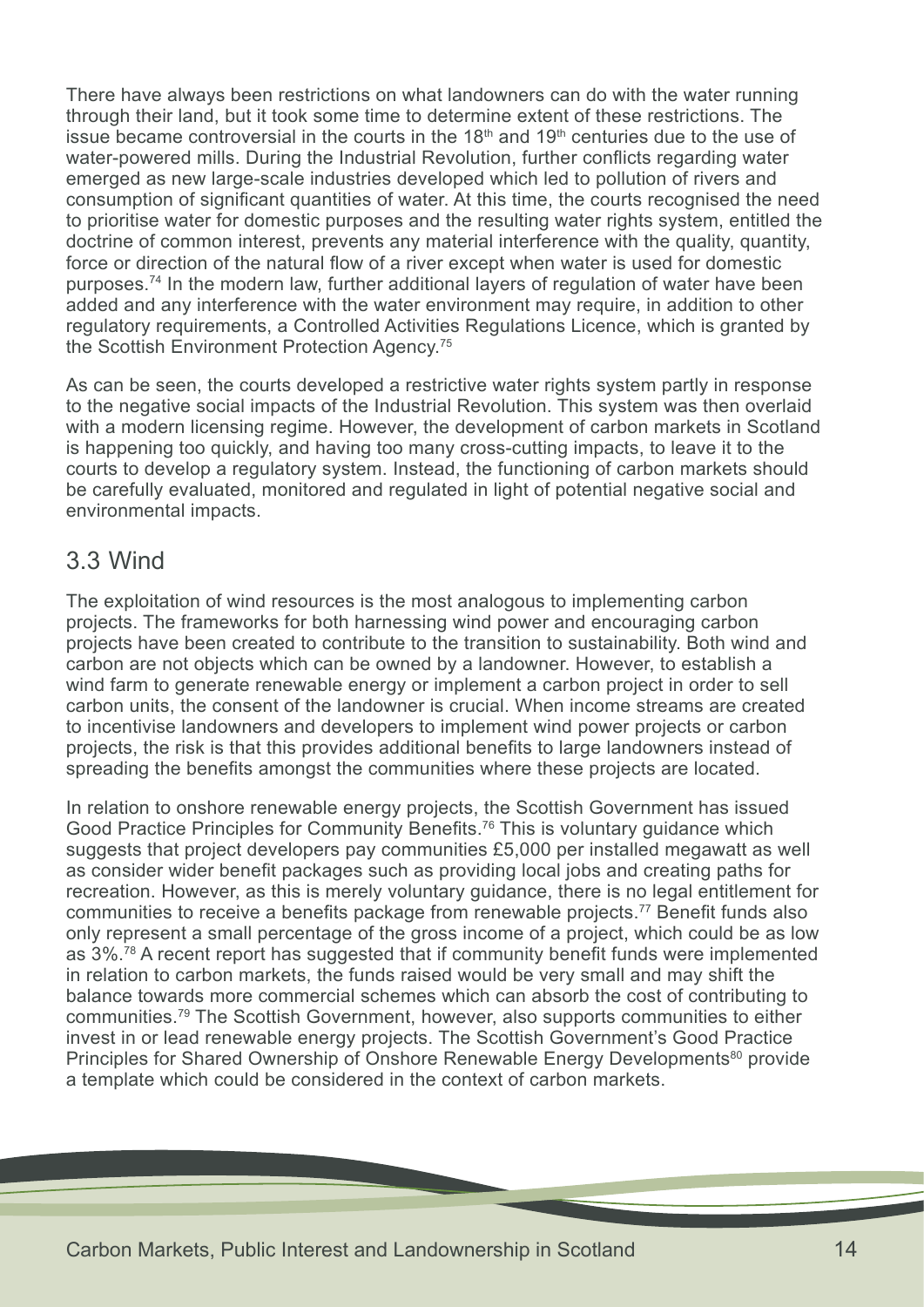#### <span id="page-17-0"></span>3.4 Conclusion

When considering what type of regulation is appropriate for carbon markets, it is important to consider the nature of the resource in question. The carbon circulating in the atmosphere is not subject to ownership and landowners do not have any particular right to carbon which is inherent in their landownership. In order to generate carbon units to profit from carbon markets, landowners must adhere to the WCC and PLC processes. Further requirements and safeguards can be built into these processes or additional regulation can be imposed on carbon projects to ensure that they deliver environmental and social benefits, and that there is responsible investment in natural capital.

### 4. Regulating Carbon Markets in the Public Interest

This final section considers possible models of regulation and provides recommendations for the regulation of carbon markets in the public interest. Research reports are now emerging which analyse natural capital, carbon markets and green finance, and make policy recommendations. These reports show that there are several different factors influencing the operation and impacts of carbon markets, and a holistic approach to regulation is necessary.<sup>[81](#page-27-0)</sup> Hollingdale notes that a "broad and systematic approach is needed: interventions that merely target new owners with green objectives will have a limited impact in the land market and would likely be counter-productive with respect to tackling the climate and biodiversity objectives. Measures must tackle the factors which drive up the price of land and discourage supply, and/or generate additional revenues and/or non-cash benefits for communities, whilst still facilitating a land-use transition to net zero.["82](#page-27-0)

The Scottish Government's Interim Principles for Responsible Investment in Natural Capital show that the Government wants to ensure that carbon markets have positive environmental outcomes, that landowners and developers collaborate with local communities, and that partnerships are implemented which deliver community benefits.<sup>83</sup> The different options considered below have various advantages and disadvantages in relation to the achievement of that vision.

#### 4.1 Possible Models of Regulation

Here we outline four possible models of regulation of carbon markets:

A. *Full Prohibition* of carbon unit trading. Market-led solutions aim to incentivise private investment for land use change. However, the ability of markets to deliver a range of private and public benefits, without exacerbating existing inequalities or causing further environmental damage is a highly disputed issue. Prohibiting carbon unit trading would stop the implementation of a market-led solution and instead land use change would be primarily funded by Government or philanthropic sources. This would have the advantage of preventing the production of any unintended consequences through the operation of carbon markets.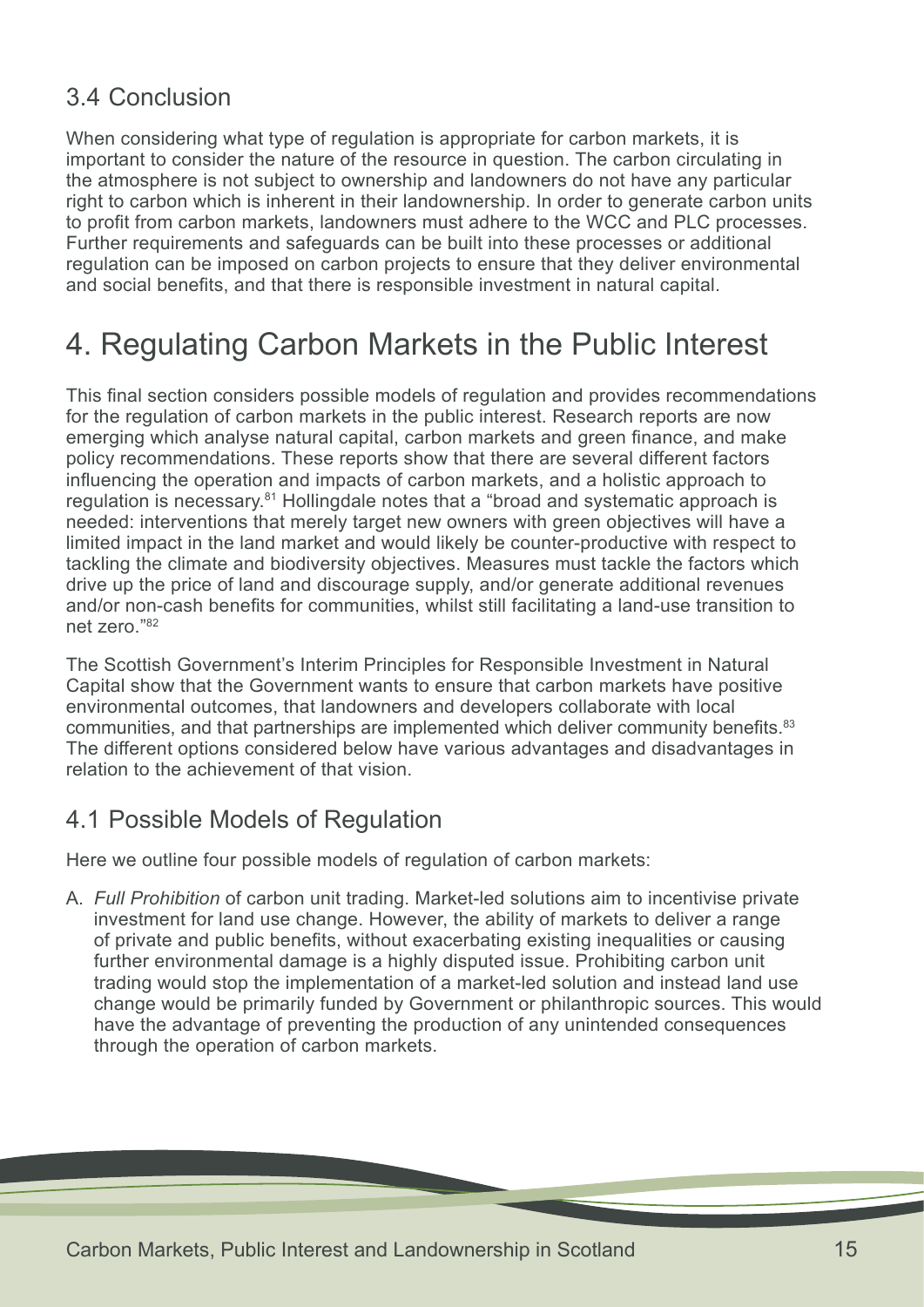<span id="page-18-0"></span>There are disadvantages of this model. Market-led solutions have been proposed because current Government and philanthropic funding is not sufficient to fund the scale of land use change necessary to transition to a net zero society. Further carbon markets are clearly being pursued at a UK level, and the Scottish Government is committed to supporting natural capital markets. This reflects a global trend towards creating and supporting carbon markets. Nevertheless, it is important to acknowledge the risks of market-led solutions and consider the ways in which private investment can be harnessed in a manner that minimises these risks.

B. *Public Carbon Planning.* This model involves the Scottish Government actively shaping carbon markets, including strategic planning and management of the carbon projects.[84](#page-27-0) This active involvement of the Government at a policy and operational level could build on the existing planning frameworks. The draft Fourth National Planning Framework already anticipates a greater role for planning in restoring peatland and creating woodland.[85](#page-27-0) 

Under the planning framework, planning authorities could:

- Consider policy principles and criteria for woodland creation and peatland restoration in their respective Forestry and Woodland Strategies and Regional Spatial Strategies.
- Consider carbon markets explicitly in Local Development Plans and identify where using land for a carbon project on a permanent basis would be desirable. This would allow integration of carbon projects with future community needs such as land for housing or other community facilities.
- Identify the acceptable scale and nature of carbon projects in a given landscape, considering also broader environmental objectives, and reflect that in the relevant planning documents.
- Take advantage of Local Place Plans to support delivery of shared ownership of, or community-led, carbon projects. To facilitate this, the Scottish Government could provide guidance to communities about how to effectively incorporate carbon projects into their Local Place Plans, including what partnerships would help them to bring these plans to fruition.

These planning documents could then be taken into account when landowners and developers apply for registration of carbon projects under the WCC and PLC.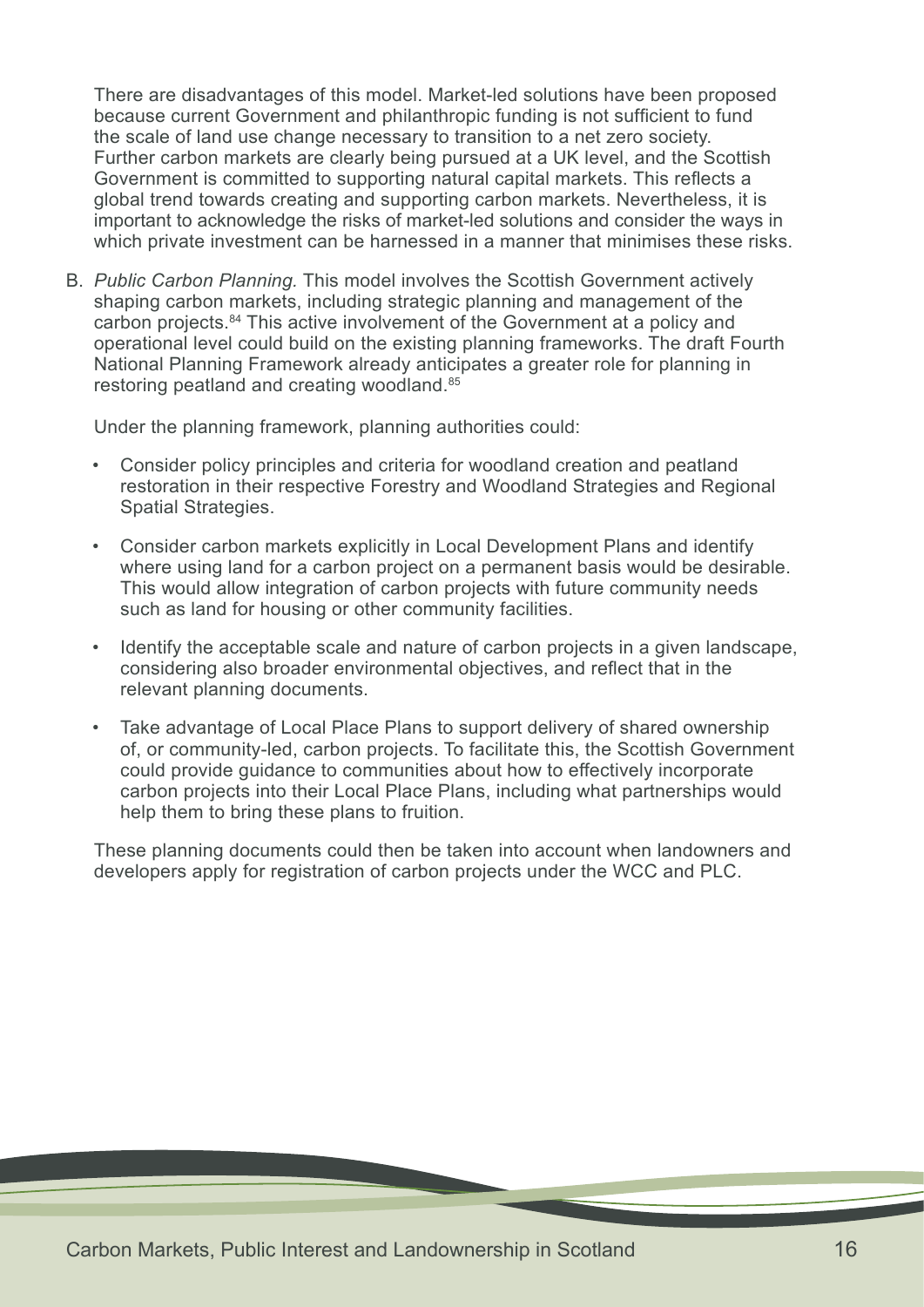<span id="page-19-0"></span>As well as using existing planning frameworks, the Government could introduce measures to better shape carbon markets including:

- Greater formalisation of the WCC and PLC, including legislative provisions. This would enhance the transparency and accountability of the governance of the WCC and PLC, specify grounds for challenging decisions and clarify responsibilities of all those involved.
- Introduce due diligence measures for the purchase of carbon units to ensure that buyers are only offsetting emissions which are genuinely unavoidable.
- Produce Good Practice Principles for Community Benefits from Carbon Projects. However, benefit funds would have to be carefully analysed to ensure that they did not discriminate against smaller or community-led projects. Community benefit funds could also have a greater impact on native woodland restoration projects because such projects generate more credits than primarily commercial forestry projects.
- Produce Good Practice Principles for Shared Ownership of Carbon Projects. These principles would encourage landowners and developers to explore including a community group as a financial partner for a carbon project in order to share the benefits of such projects more broadly.
- Integrate carbon project planning within the emerging Regional Land Use Partnerships.<sup>86</sup> This again would allow strategic coordination and overview of carbon projects as well as identify and facilitate partnerships between landowners, communities and other relevant stakeholders.

The main advantage of the planning approach is a possibility of integrating and coordinating climate objectives with broader community and environmental objectives. It could also provide a policy direction that is explicitly long-term, and that consciously anticipates the potential risks and benefits of carbon markets. Finally, this planning model would provide a greater level of certainty about a contribution that carbon markets could make to Scotland's emissions reduction targets, as more information would be available regarding existing and potential carbon units.

There are disadvantages to this model. Given that emission reduction targets are a strategic priority of Scottish Government, and with an ambitious aim to ensure that 21% of Scotland is covered in forests by 2032,<sup>87</sup> authorities generally have a permissive approach to new carbon projects. However, more explicit carbon planning, greater care in building partnerships and ensuring community engagement takes time. This model may limit the expansion of carbon markets to an extent, and slow down the development of new carbon projects. Finally, this model may be difficult to coordinate with the operation of voluntary carbon markets in the rest of the UK. The WCC and PLC are UK-wide initiatives and if the Scottish Government sought to provide greater formalisation for these codes, this would cause fragmentation between Scotland and the rest of the UK.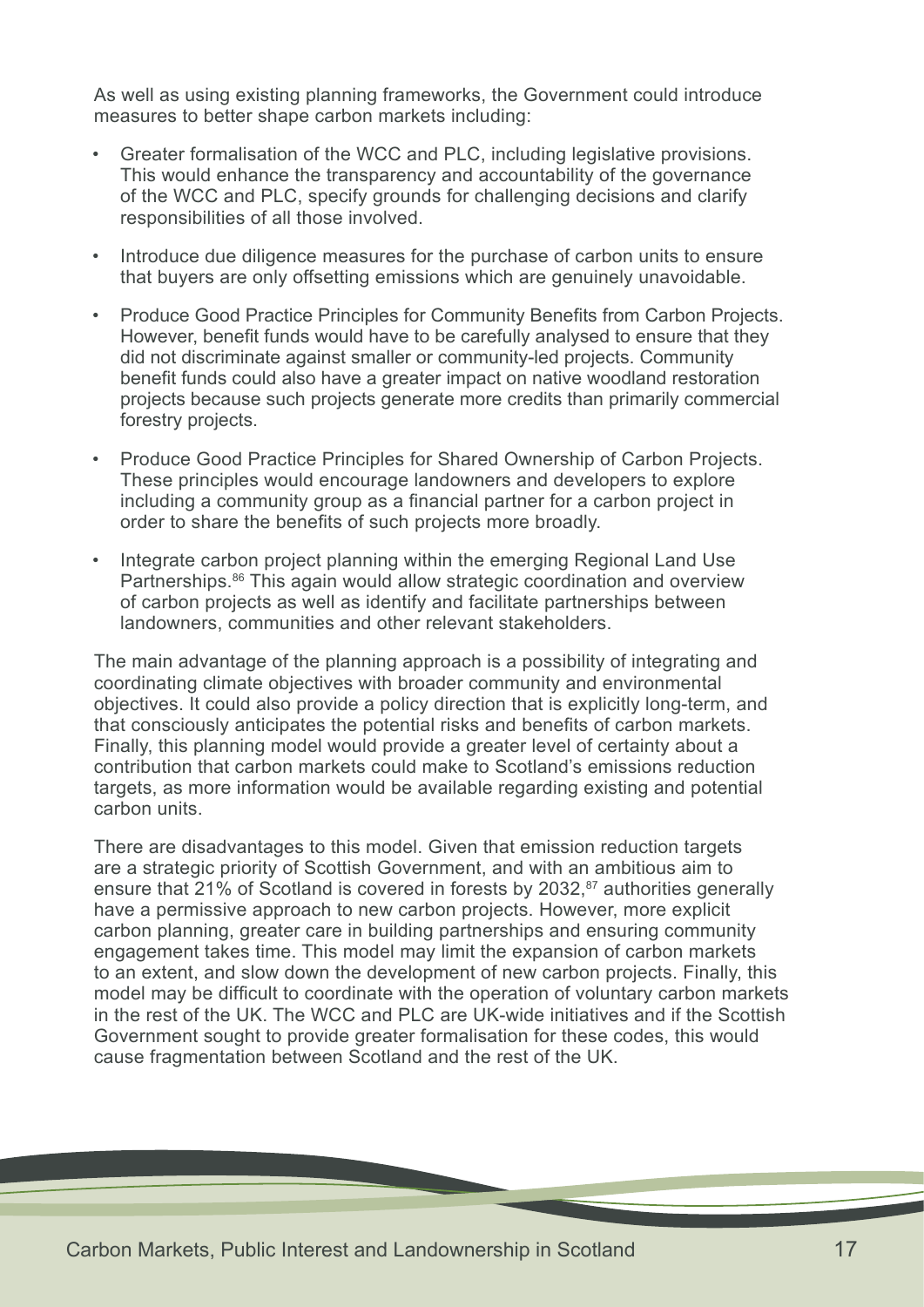<span id="page-20-0"></span>C. *Enhanced Oversight of Carbon Markets in the Public Interest.* This model involves additional safeguards and oversight to be built into the current operation of carbon markets to assess whether carbon projects are adhering to the broader policy framework regarding land in Scotland. There are various ways in which these safeguards could be implemented.

The Scottish Government could support the establishment of a Carbon Commissioner. A similar recommendation has been made by Green Alliance at a UK level.<sup>88</sup> Such a person could:

- Investigate the emerging issues in relation to carbon markets;
- Advise on the risks or benefits of supporting further codes intended to generate carbon units;
- Undertake ad hoc inspections of projects to ensure they are adhering to regulatory requirements and good practice standards;
- Investigate complaints raised by interested parties regarding carbon projects; and
- Issue quidance for participants in carbon markets.

In this way, the role of Carbon Commissioner is similar to the role of Tenant Farming Commissioner, which was established under the Land Reform (Scotland) Act 2016. A recent review of the functions of the Tenant Farming Commissioner provided positive feedback on the operation of the Commissioner and also suggested that the Commissioner should be given the authority to impose financial penalties for breaches of codes of practice.<sup>89</sup> It may also be appropriate to provide such powers to the Carbon Commissioner to ensure compliance with the guidance for participants in carbon markets.

There could also be enhanced scrutiny of environmental and social outcomes through the WCC and PLC processes. The registration, validation and verification processes are the way in which carbon units are generated and there could be more in-depth investigation into adherence with environmental regulations, the UKFS, and good practice standards of community consultation and engagement at these stages.

The advantage of this model is that it follows the current structure of carbon markets. This model would also reduce the risk of fragmentation between the operation of carbon markets in Scotland and the rest of the UK. It allows a fast pace of expansion of carbon markets, although it is likely that some additional delays could be created if the oversight of adherence with regulations and best practices is sufficiently rigorous.

The disadvantages of this model include that extra resources would be required to undertake a regulatory and best practice audit. Some may argue that it is not the role of the WCC or PLC to undertake this audit. Further, at the stage of registration of carbon projects, many of the decisions regarding design of the projects have been made. Therefore, there would be little scope for implementing broader community or environmental objectives after registration. Given the relatively limited control that the Government would exercise under this model, it would also be more difficult to ensure that carbon markets contribute to achieving other policy objectives especially at a landscape or regional scale.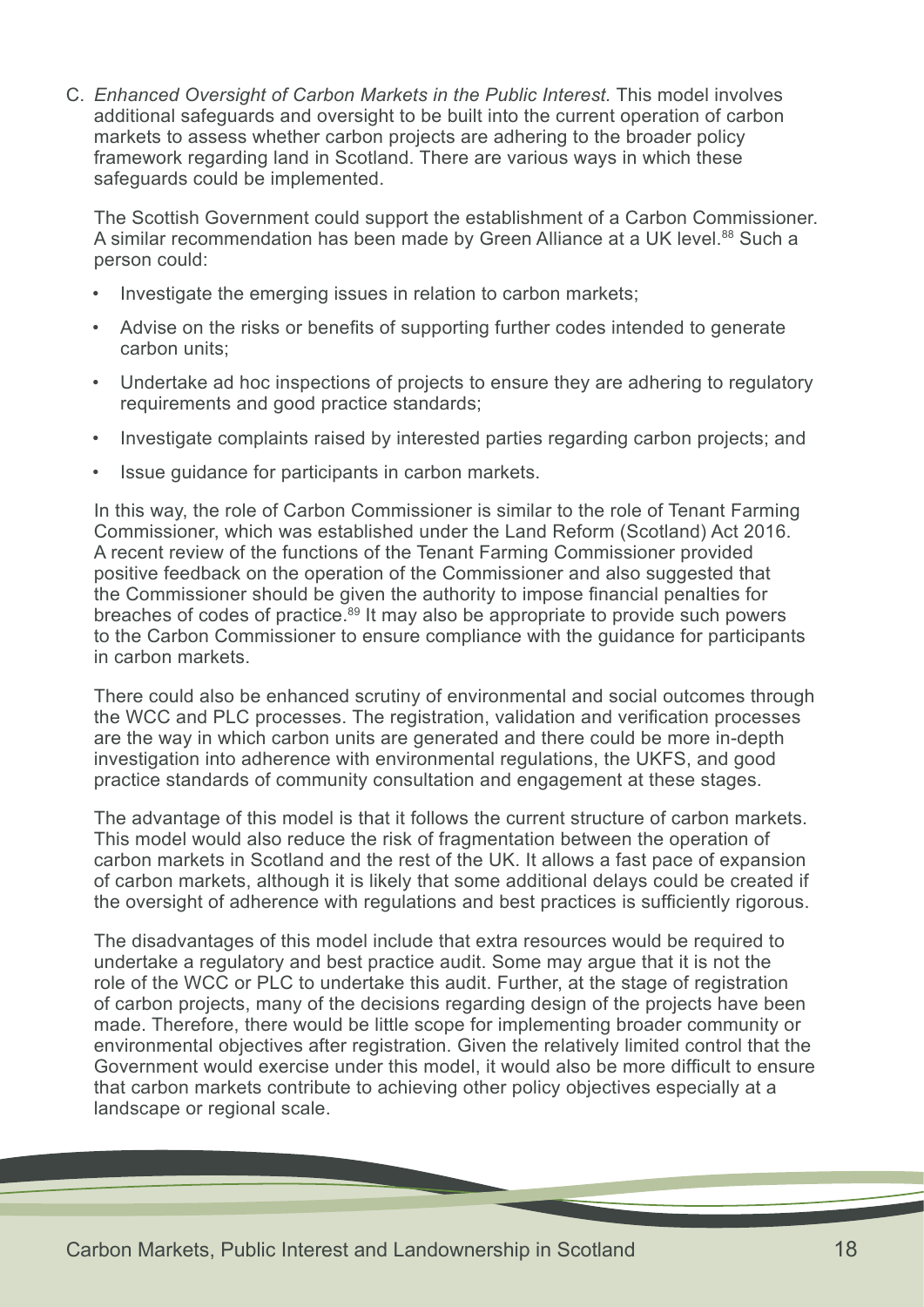<span id="page-21-0"></span>D. *Facilitative Model.* This is the current model, where the Scottish Government supports and encourages a predominantly private sector-led market.<sup>90</sup> This has the risks, as analysed above, that the broader policy objectives in relation to land are not complied with, which produces negative social and environmental outcomes. This is a sub-optimal solution.

It should be highlighted that the four models identified here can be seen on a continuum, as they present a catalogue of policy and legal measures that could be pursued by the Scottish Government. In practice, elements from the different models could be combined. Nonetheless, the core of the regulatory approach taken likely falls under one of these four categories. It is therefore important to consider the advantages and disadvantages involved in each of these models.

#### 4.2 Recommendations

Notwithstanding which model is adopted by the Scottish Government in the future here we summarise the general recommendations that flow from our analysis in earlier sections. We divide our recommendations into the three areas of emerging issues, which were the focus of our study.

#### *Recommendations on Environmental Impacts*

- Increase oversight and monitoring of environmental impacts of carbon markets.
- Implement an ecosystems approach by analysing the cumulative impacts of numerous carbon projects at a landscape level.

#### *Recommendations on Inclusion in Decision-making*

- Increase oversight and monitoring of adherence of carbon projects to good practice standards for community engagement.
- Explore possibilities to ensure intergenerational impacts on communities are considered at the design stage of the carbon projects.

#### *Recommendations on Benefit Sharing*

- Investigate policies around community benefit packages in the context of carbon projects.
- Create pathways for partnership with communities in relation to carbon projects or community ownership of such projects.
- Offer support and advice to communities regarding how to either implement a communityled carbon project or how to work in partnership with a landowner and/or developer.<sup>91</sup>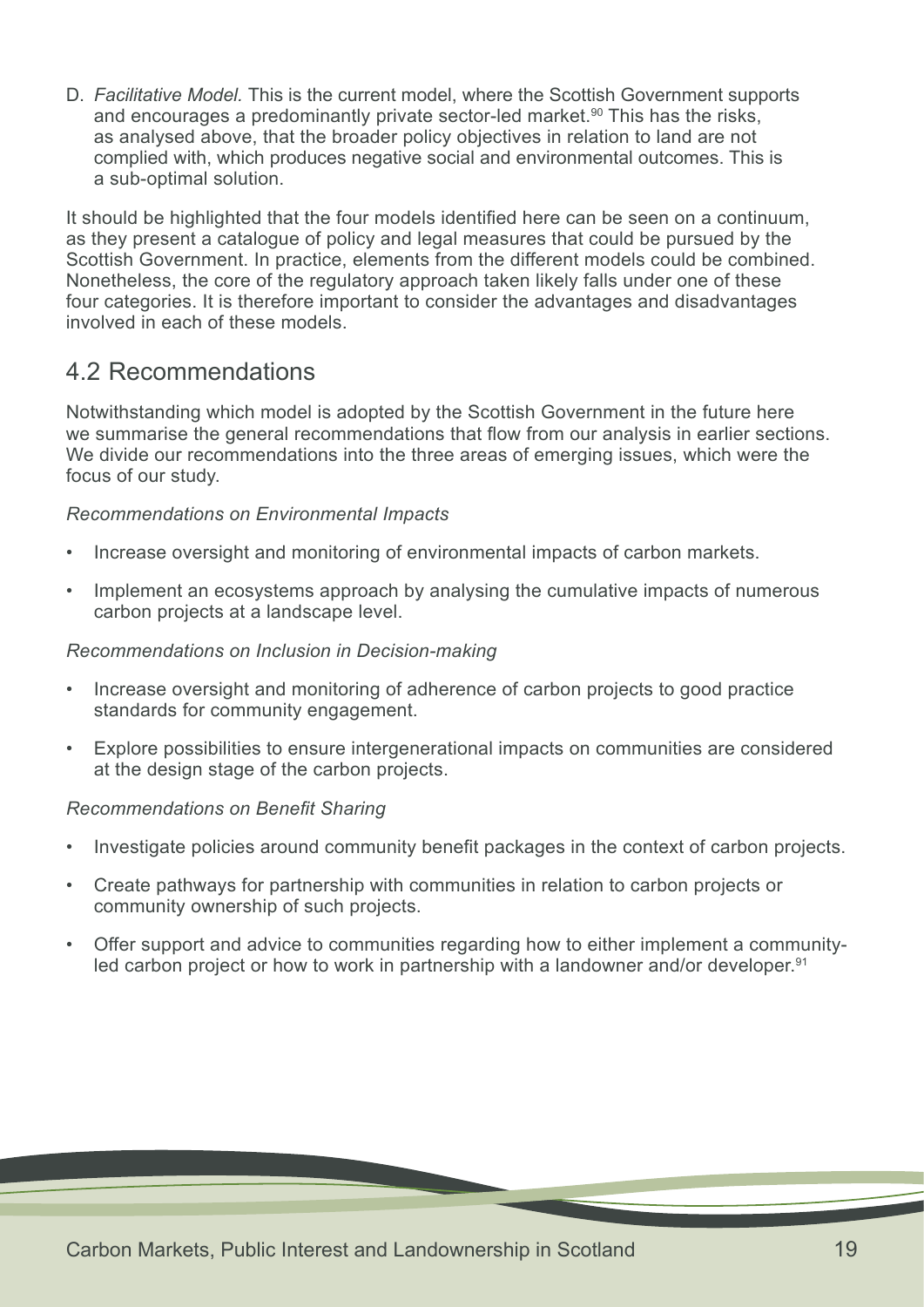#### <span id="page-22-0"></span>4.3 Conclusion

Tackling climate change through reducing emissions is one of the most important and urgent challenges facing humanity. Carbon markets have been celebrated as providing incentives for private actors to fund necessary land use change which results in carbon sequestration or reduced emissions, in light of the limited resources of Government. However, the broader environmental and social impacts of marketbased solutions to the climate crisis must also be carefully analysed in order to ensure a just transition to net zero. Due to the unequal distribution of rural land in Scotland and the historic exclusion of local communities from decision-making in relation to land, there is a risk that carbon markets will exacerbate existing inequalities. Further, tackling one environmental challenge, namely climate change, should not create further damage to existing habitats and ecosystems.

This discussion paper has considered three emerging areas of concern in relation to the operation of carbon markets in Scotland and suggested recommendations for regulation of these carbon markets in the public interest. Land use will have to change in a rapid, large-scale and unprecedented way in order for Scotland to reach the net zero target by 2045. As was highlighted in beginning of this discussion paper, the decisions we make in relation to natural capital now will have long term consequences for the countryside and the people living there. Benton et al state that "achieving a complex, place specific outcome – ie carbon negative, nature positive, fairly distributed, food producing land – demands a complex decision making system."[92](#page-27-0)  We cannot afford to allow a handful of private actors make the key decisions about natural capital which will affect everyone in Scotland for decades to come. Therefore, pre-emptive policy interventions are necessary to ensure that carbon markets make a positive contribution to the transition to sustainability.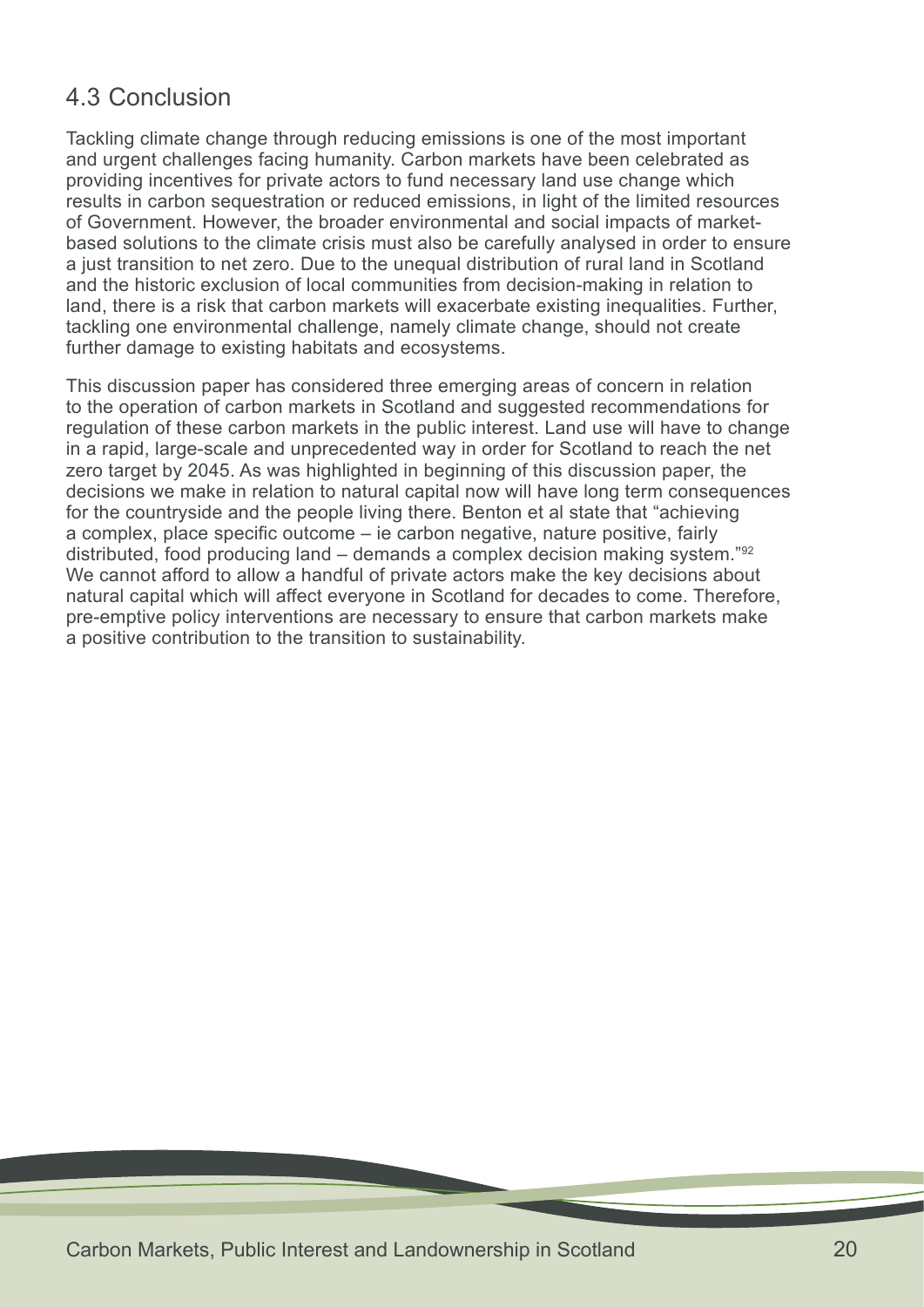### <span id="page-23-0"></span>**Endnotes**

[1](#page-4-0) D Benton et al, "Natural Capital: the battle for control" Green Alliance (Jan 2022) p40.

[2](#page-4-0) Scottish Government, Update to the Climate Change Plan 2018-2032: Securing a Green Recovery on a Path to Net Zero (Dec 2020) Ch 6.

[3](#page-4-0) The 'voluntary' carbon markets discussed in this paper operate separately from the markets for trading allowances derived from mandatory emissions reductions, imposed on the highest emitting industries, with their origins in the Kyoto Protocol and the EU Emissions Trading System. Mandatory carbon markets are bigger, and the allowances traded there are distinct from those traded in voluntary markets.

[4](#page-4-0) Woodland Carbon Code (Version 2.1, Mar 2021); Peatland Code (Version 1.1, Mar 2017). Version 2.2 of the Woodland Carbon Code was released in May 2022, and should be used for projects from 1 October 2022. Version 1.2 of the Peatland Code was also released in May 2022 and should be used from 1 September 2022. Unless otherwise stated references are to the WCC Version 2.1 and PLC Version 1.1. Other codes are in development including the Soil and Farm Carbon Code, Saltmarsh and Hedgerow Carbon Code. See "Innovative nature projects awarded funding to drive private investment" (Jul 2021): [www.gov.uk/government/news/innovative-nature](https://www.gov.uk/government/news/innovative-nature-projects-awarded-funding-to-drive-private-investment)[projects-awarded-funding-to-drive-private-investment](https://www.gov.uk/government/news/innovative-nature-projects-awarded-funding-to-drive-private-investment).

[5](#page-6-0) For FGS see: [www.ruralpayments.org/topics/all-schemes/forestry-grant-scheme/](https://www.ruralpayments.org/topics/all-schemes/forestry-grant-scheme/) and for PAF see: [www.nature.scot/climate-change/nature-based-solutions/peatland-action/peatland-action](https://www.nature.scot/climate-change/nature-based-solutions/peatland-action/peatland-action-fund-how-apply)[fund-how-apply](https://www.nature.scot/climate-change/nature-based-solutions/peatland-action/peatland-action-fund-how-apply).

[6](#page-6-0) J Hollingdale, "Green finance, land reform and a just transition to net zero" *Land and the Common Good* Discussion Paper for Community Land Scotland (Feb 2022) p13.

[7](#page-7-0) WCC p8 and PLC p3.

[8](#page-7-0) J Hollingdale, "Green finance, land reform and a just transition to net zero" *Land and the Common Good* Discussion Paper for Community Land Scotland (Feb 2022) p26. See further discussion below at section 2.1.

[9](#page-8-0) For recent examples of media coverage, see H Cox, "Carbon capture pitches smallholders against big business" Financial Times (11 Mar 2022): [www.ft.com/content/2ae63752-cefd-45b9-](https://www.ft.com/content/2ae63752-cefd-45b9-9282-a97584cc2cb2) [9282-a97584cc2cb2](https://www.ft.com/content/2ae63752-cefd-45b9-9282-a97584cc2cb2); M Davidson, "Land, Green Lairds and Rewilding" Bella Caledonia (20 Feb 2022): [www.bellacaledonia.org.uk/2022/02/20/land-green-lairds-and-rewilding/](https://bellacaledonia.org.uk/2022/02/20/land-green-lairds-and-rewilding/); S Laing, "'Green laird' should be celebrated – not sneered at" The Herald (11 Dec 2021): [www.heraldscotland.](https://www.heraldscotland.com/politics/19776556.green-lairds-celebrated---not-sneered/) [com/politics/19776556.green-lairds-celebrated---not-sneered/;](https://www.heraldscotland.com/politics/19776556.green-lairds-celebrated---not-sneered/) BBC News, "Could Scotland see a 'green laird gold rush'?" (10 Dec 2021): [www.bbc.co.uk/news/uk-scotland-highlands](https://www.bbc.co.uk/news/uk-scotland-highlands-islands-59592218)[islands-59592218](https://www.bbc.co.uk/news/uk-scotland-highlands-islands-59592218).

[10](#page-8-0) S Carrell, "Lost Forest; why is BrewDog's green scheme causing controversy?" The Guardian (5 Mar 2022): [www.theguardian.com/environment/2022/mar/05/lost-forest-why-is-brewdog-green](https://www.theguardian.com/environment/2022/mar/05/lost-forest-why-is-brewdog-green-scheme-causing-controversy)[scheme-causing-controversy](https://www.theguardian.com/environment/2022/mar/05/lost-forest-why-is-brewdog-green-scheme-causing-controversy).

[11](#page-8-0) C Daly, "Sowing seeds for the future" (9 Oct 2019): [www.shell.com/inside-energy/scotland](https://www.shell.com/inside-energy/scotland-highland-forests-rewilding.html)[highland-forests-rewilding.html](https://www.shell.com/inside-energy/scotland-highland-forests-rewilding.html).

[12](#page-8-0) R Mc Morran et al, [Rural Land Markets Insights Report](https://www.landcommission.gov.scot/downloads/62543b9498bb1_Rural%20Land%20Market%20Insights%20Report%20April%202022.pdf), Scottish Land Commission, Commissioned Report (Apr 2022) para 4.5.

[13](#page-8-0) See also a summary of the key issues regarding natural capital in Scottish Land Commission, [Land Focus: Natural Capital and Land](https://www.landcommission.gov.scot/downloads/62307f3cad154_Land%20Focus_Natural%20Capital%20March%202022.pdf) (Mar 2022).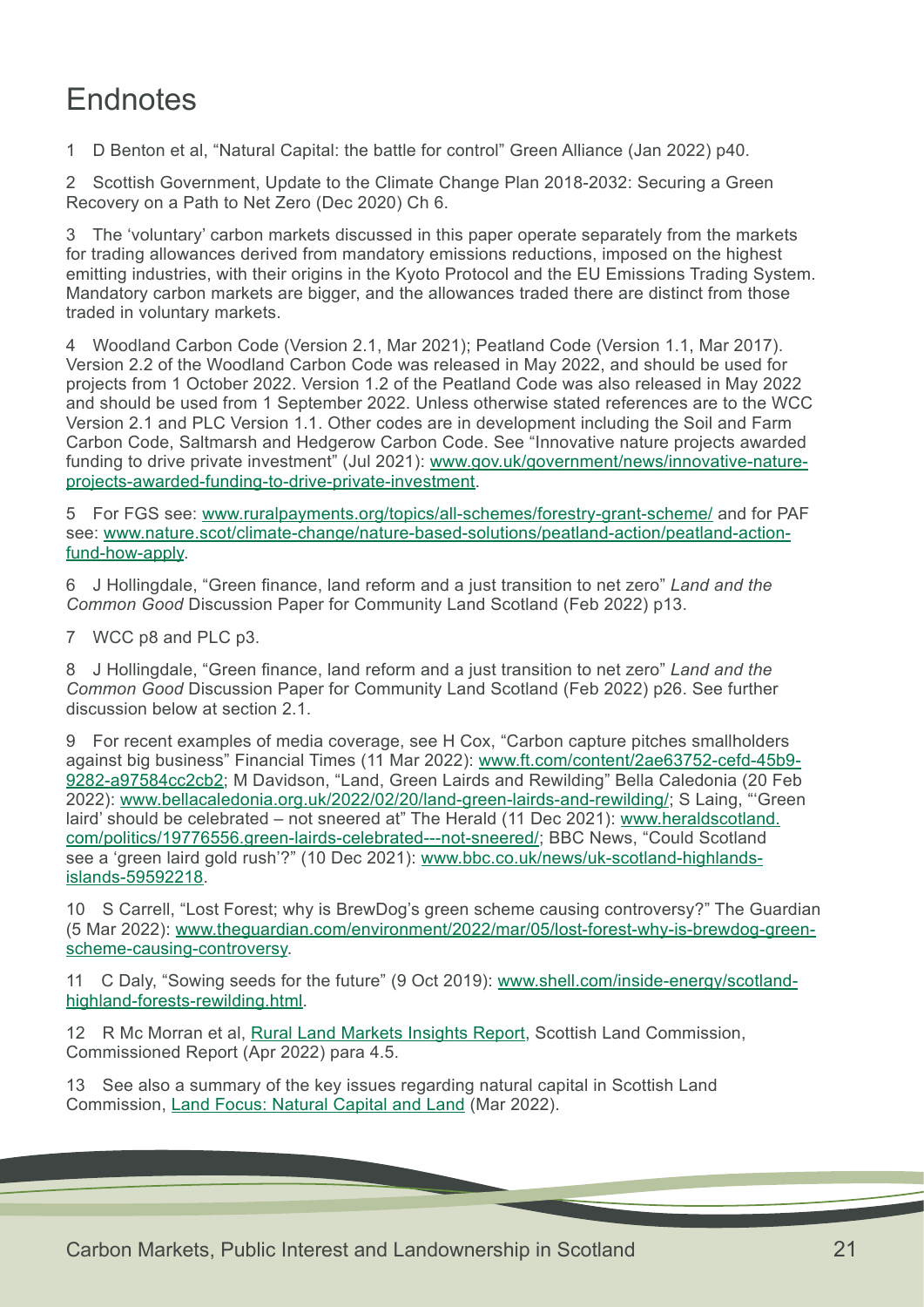<span id="page-24-0"></span>[14](#page-8-0) Scottish Government, Scotland's National Strategy for Economic Transformation: Delivering Economic Prosperity (Mar 2022) p29.

[15](#page-8-0) Scottish Government, Interim Principles for Responsible Investment in Natural Capital (Mar 2022).

[16](#page-8-0) Scottish Government, The Environment Strategy for Scotland: Vision and Outcomes (Feb 2020) p3.

[17](#page-8-0) P Walton et al, State of Nature Scotland 2019 (2019) p2.

[18](#page-9-0) WCC p18.

[19](#page-9-0) WCC Online Guidance: Environmental Quality: [www.woodlandcarboncode.org.uk/standard](https://www.woodlandcarboncode.org.uk/standard-and-guidance/4-environmental-quality)[and-guidance/4-environmental-quality.](https://www.woodlandcarboncode.org.uk/standard-and-guidance/4-environmental-quality)

[20](#page-9-0) See Scottish Forestry, Environmental Impact Assessment for Forestry Projects (2021) and Scottish Forestry, Undertaking Environmental Impact Assessment in Forestry (2022).

[21](#page-9-0) WCC Online Guidance: Environmental Quality: [www.woodlandcarboncode.org.uk/standard](https://www.woodlandcarboncode.org.uk/standard-and-guidance/4-environmental-quality)[and-guidance/4-environmental-quality.](https://www.woodlandcarboncode.org.uk/standard-and-guidance/4-environmental-quality)

[22](#page-9-0) PLC p7.

[23](#page-9-0) WCC p7. See also PLC p7.

[24](#page-10-0) Forestry Commission, The UK Forestry Standard (4th edition, 2017) p48.

[25](#page-10-0) See the comparisons for different governance scenarios in D Benton et al, "Natural Capital: the battle for control" Green Alliance (Jan 2022) pp25-35.

[26](#page-10-0) See for example, the WCC Case Study of Craigengillan Estate which comprises over 80% mixed native broadleaves and minimum intervention in woodland management: [www.](https://www.woodlandcarboncode.org.uk/case-studies/woodland-carbon-projects/craigengillan-groups-1-and-2) [woodlandcarboncode.org.uk/case-studies/woodland-carbon-projects/craigengillan-groups-1](https://www.woodlandcarboncode.org.uk/case-studies/woodland-carbon-projects/craigengillan-groups-1-and-2) [and-2](https://www.woodlandcarboncode.org.uk/case-studies/woodland-carbon-projects/craigengillan-groups-1-and-2); and the Langholm Community Initiative which plans to create the Tarras Valley Nature Reserve: [www.langholminitiative.org.uk](https://www.langholminitiative.org.uk/).

[27](#page-10-0) WCC p11.

[28](#page-10-0) J Hollingdale, "Green finance, land reform and a just transition to net zero" *Land and the Common Good* Discussion Paper for Community Land Scotland (Feb 2022) p13, Table 4.

[29](#page-10-0) WCC p8.

[30](#page-10-0) WCC Online Guidance: Additionality: [www.woodlandcarboncode.org.uk/standard-and](https://www.woodlandcarboncode.org.uk/standard-and-guidance/1-eligibility/1-6-additionality)[guidance/1-eligibility/1-6-additionality.](https://www.woodlandcarboncode.org.uk/standard-and-guidance/1-eligibility/1-6-additionality)

[31](#page-10-0) "Drivers set to go carbon neutral with Shell" (10 Oct 2019): [www.shell.co.uk/media/2019](https://www.shell.co.uk/media/2019-media-releases/drivers-set-to-go-carbon-neutral-with-shell.html) [media-releases/drivers-set-to-go-carbon-neutral-with-shell.html.](https://www.shell.co.uk/media/2019-media-releases/drivers-set-to-go-carbon-neutral-with-shell.html)

[32](#page-10-0) J Hollingdale, "Green finance, land reform and a just transition to net zero" *Land and the Common Good* Discussion Paper for Community Land Scotland (Feb 2022) pp26-27.

[33](#page-10-0) GM Mace, "The Ecology of Natural Capital Accounting" (2019) 35(1) Oxford Review of Economic Policy 54.

[34](#page-10-0) R DeFries and H Nagendra, "Ecosystem Management as a Wicked Problem" (2017) 365(6335) Science 265.

[35](#page-10-0) Scottish Government, 2020 Challenge for Scotland's Biodiversity (2013) pp13-16.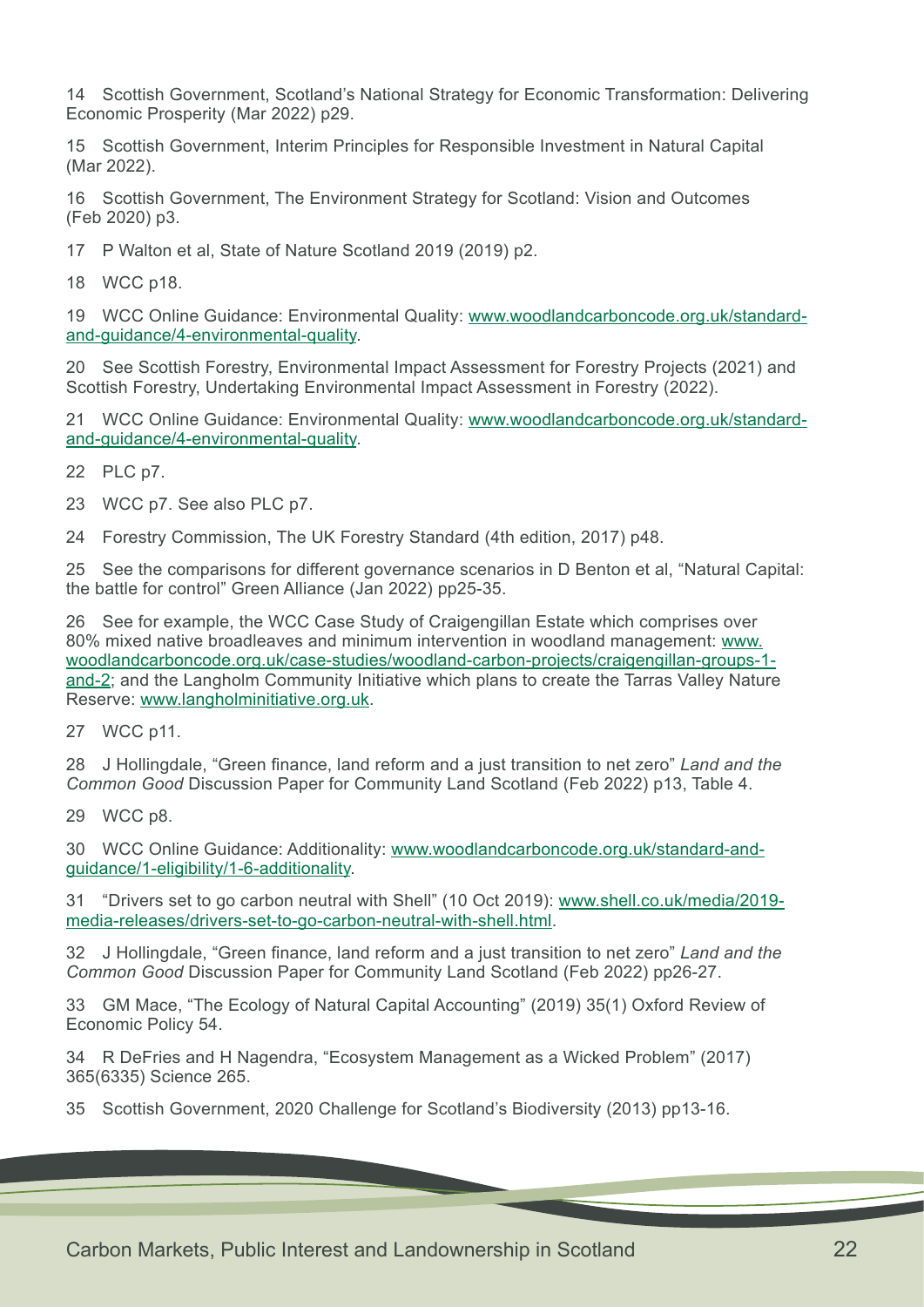<span id="page-25-0"></span>[36](#page-11-0) UK Withdrawal from the European Union (Continuity) (Scotland) Act 2021 s13.

[37](#page-11-0) Scottish Government, Scotland's Third Land Use Strategy 2021-2026 (Mar 2021); Scottish Government, Land Rights and Responsibilities Statement (Sep 2017).

[38](#page-11-0) Scottish Government, Land Rights and Responsibilities Statement (Sep 2017) Principle 6.

[39](#page-11-0) Scottish Government, Engaging Communities in Decisions Relating to Land (Apr 2018).

[40](#page-11-0) *Ibid* p6. See also Scottish Land Commission, [Community Engagement in Decisions Relating](https://www.landcommission.gov.scot/downloads/5dde684465594_GOOD%20PRACTICE%20PROTOCOL_web%2019.11.19.pdf)  [to Land,](https://www.landcommission.gov.scot/downloads/5dde684465594_GOOD%20PRACTICE%20PROTOCOL_web%2019.11.19.pdf) Good Practice Protocol (Nov 2019).

[41](#page-11-0) Scottish Government, Engaging Communities in Decisions Relating to Land (Apr 2018) Diagram B.

[42](#page-11-0) For further discussion on this topic, see section 2.3.

[43](#page-11-0) It is unclear how this commitment will be enforced. The landowner and developer make the commitment to permanent land-use change but it is uncertain whether the WCC Secretariat will investigate that this commitment is being adhered to and take legal action in the event of non-compliance.

[44](#page-11-0) WCC p5.

[45](#page-11-0) PLC p1. Under version 1.2 of the Peatland Code, projects over 50 years have to show sufficient peatland present.

[46](#page-11-0) WCC p12.

[47](#page-12-0) Forest Research, Public Engagement in Forestry Toolbox and Guidance: [www.forestresearch.](https://www.forestresearch.gov.uk/tools-and-resources/fthr/public-engagement-in-forestry-toolbox-and-guidance/) [gov.uk/tools-and-resources/fthr/public-engagement-in-forestry-toolbox-and-guidance/.](https://www.forestresearch.gov.uk/tools-and-resources/fthr/public-engagement-in-forestry-toolbox-and-guidance/)

[48](#page-12-0) These being Historic Environment Scotland, Scottish Environment Protection Agency, Scottish Natural Heritage, Local Planning Authorities and National Park Authorities.

[49](#page-12-0) See further Scottish Forestry, Forestry Consultation Procedures (Dec 2019).

[50](#page-12-0) PLC p3.

[51](#page-12-0) *Ibid*.

[52](#page-12-0) Peatland Code (Version 1.2, Apr 2022) pp4-5.

[53](#page-12-0) WCC Online Guidance: How to buy woodland carbon units: [www.woodlandcarboncode.org.uk/](https://www.woodlandcarboncode.org.uk/buy-carbon/how-to-buy) [buy-carbon/how-to-buy.](https://www.woodlandcarboncode.org.uk/buy-carbon/how-to-buy)

[54](#page-12-0) See further Land Reform (Scotland) Act 2016 (Register of Persons Holding a Controlled Interest in Land) Regulations 2021.

[55](#page-12-0) WCC p11 and PLC p7.

[56](#page-12-0) Title Conditions (Scotland) Act 2003 Part 3; AJM Steven, "Real Burdens in Scots Law: An Environmental Perspective" in S Demeyere and V Sagaert, *Contract and Property with an Environmental Perspective* (2020); A Gosal et al, "Exploring Ecosystem Markets for the Delivery of Public Goods in the UK" Yorkshire Integrated Catchment Solutions Programme (iCASP) and Resilient Dairy Landscapes Report (2020) para 4.4.1.

[57](#page-13-0) Land Reform Review Group, The Land of Scotland and the Common Good (2014) pp159-168.

[58](#page-13-0) Scottish Government, Land Rights and Responsibilities Statement (Sep 2017) Principle 2.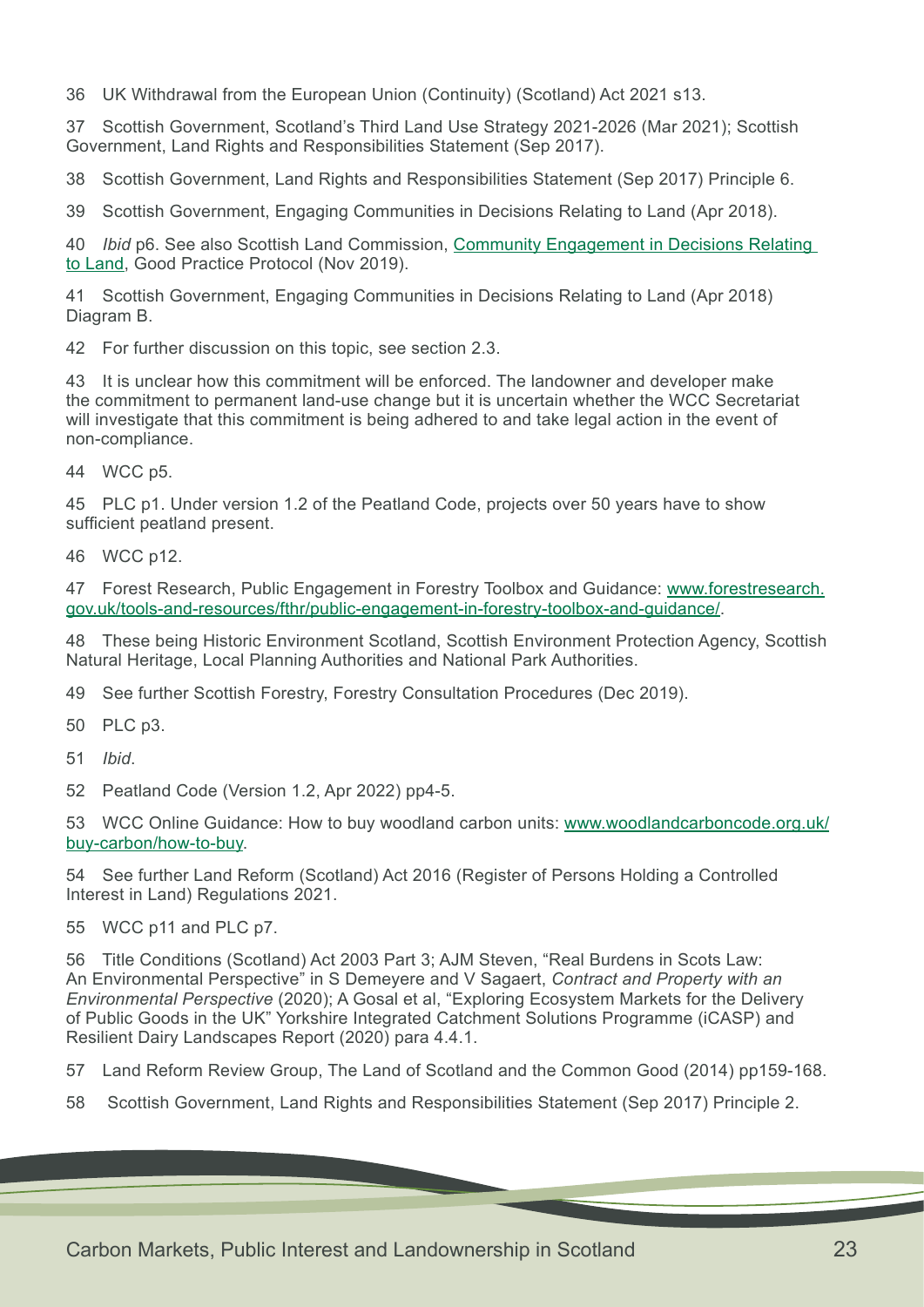<span id="page-26-0"></span>[59](#page-13-0) *Ibid* Principle 3.

[60](#page-13-0) See J Robbie, "Community Rights to Buy" in WM Gordon and S Wortley, *Scottish Land Law* (3rd edition, 2020, edited by KGC Reid) Vol II, Ch 31.

[61](#page-13-0) Scottish Land Commission, [Diversification of Ownership and Tenure](https://www.landcommission.gov.scot/downloads/5f32ffc5a6c87_LRRS%20Protocol%20on%20Diversification%20of%20Ownership%20and%20Tenure.pdf), Good Practice Protocol (Aug 2020).

[62](#page-13-0) Scottish Government, A fairer, greener Scotland: Programme for Government 2021-22 (2021) p86.

[63](#page-13-0) WCC p6 and PLC p2.

[64](#page-13-0) B McIntosh, [An Interim Guide to Securing Tradeable Carbon Credits in an Agricultural](https://www.landcommission.gov.scot/downloads/6225dd8ba66c1_TFC%20Interim%20Guide%20to%20Securing%20Tradeable%20Carbon%20Credits%20in%20an%20Agricultural%20Holdings%20Situation.pdf)  [Holdings Situation](https://www.landcommission.gov.scot/downloads/6225dd8ba66c1_TFC%20Interim%20Guide%20to%20Securing%20Tradeable%20Carbon%20Credits%20in%20an%20Agricultural%20Holdings%20Situation.pdf), Scottish Land Commission (Feb 2022).

[65](#page-14-0) G Atkinson and P Ovando, "Distributional Issues in Natural Capital Accounting: An Application to Land Ownership and Ecosystem Services in Scotland" (2022) 81 Environmental and Resource Economics 215.

[66](#page-14-0) *Ibid* pp236-237.

[67](#page-14-0) Just Transition Commission, A National Mission for a fairer, greener Scotland (Mar 2021) p35.

[68](#page-14-0) J Hollingdale, "Green finance, land reform and a just transition to net zero" *Land and the Common Good* Discussion Paper for Community Land Scotland (Feb 2022).

[69](#page-14-0) *Ibid* p15.

[70](#page-14-0) See discussion in J Robbie, "Babes in the Woods: The Decision of the Scottish Ministers on the Application of Helensburgh Community Woodlands Group to Exercise the Right to Buy Abandoned, Neglected or Detrimental Land" (2021) 25 Edinburgh Law Review 347.

[71](#page-14-0) B Macaulay and C Dalglish, "Community Landowners and the Climate Emergency" Community Land Scotland Research Report (Mar 2021).

[72](#page-15-0) See overview in WM Gordon and J Robbie, "Social Control of Land Use" in WM Gordon and S Wortley, *Scottish Land Law* (3rd edition, 2020, edited by KGC Reid) Vol II, Ch 29.

[73](#page-15-0) See generally R Rennie, *Minerals and the Law in Scotland* (2001).

[74](#page-16-0) J Robbie, *Private Water Rights* (2015).

[75](#page-16-0) Water Environment (Controlled Activities) (Scotland) Regulations 2011.

[76](#page-16-0) Scottish Government, Good Practice Principles for Community Benefits from Onshore Renewable Energy Developments (May 2019).

[77](#page-16-0) A McHarg, "Community benefit through community ownership of renewable generation in Scotland" in L Barrera-Hernåndez, B Barton, L Godden, A Lucas and A Rønne, *Sharing the Costs and Benefits of Energy and Resource Activity* (2016).

[78](#page-16-0) J Hollingdale, "Green finance, land reform and a just transition to net zero" *Land and the Common Good* Discussion Paper for Community Land Scotland (Feb 2022) p24.

[79](#page-16-0) *Ibid* pp24-25.

[80](#page-16-0) Scottish Government, Good Practice Principles for Shared Ownership of Onshore Renewable Energy Developments (May 2019).